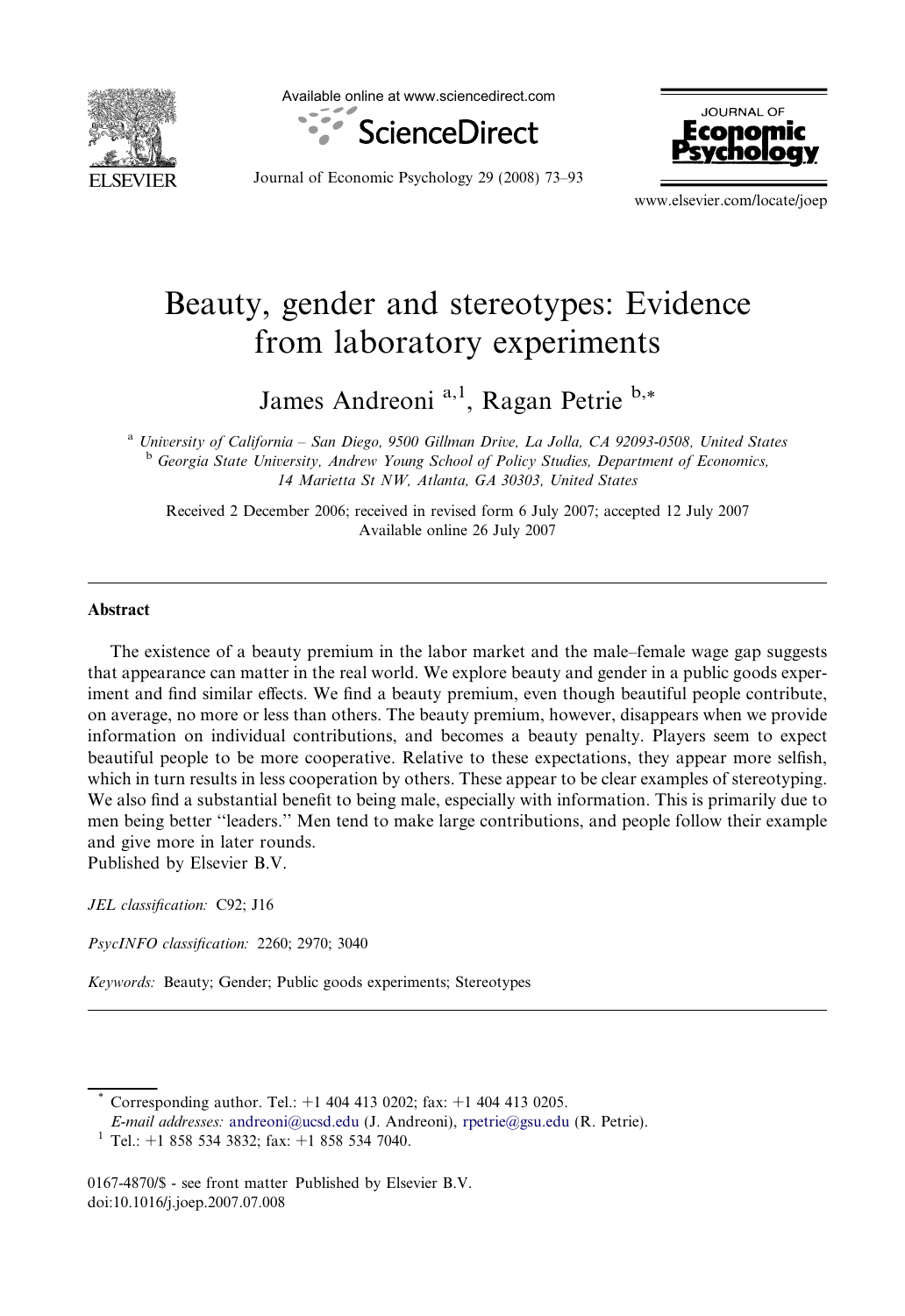# 1. Introduction

It is well known from labor market studies that beauty and gender can have big effects on earnings. [Hamermesh and Biddle \(1994\)](#page-20-0) have shown a significant premium to beauty, with attractive people earning more money than unattractive people. There is also a significant and persistent male–female wage gap. Even when controlling for age and experience, men earn about 25% more than women ([O'Neill, 1998, 2003\)](#page-20-0). While some of these differences can be attributed to labor market factors, much of the beauty premium and wage gap remains unexplained.

With labor market studies as inspiration, we look at the returns to beauty and gender in an economic laboratory experiment where there are benefits to group cooperation. Typically economic experiments take great pains to shield the identities of subjects from each other, and as such have nothing to say about how appearances may affect earnings.<sup>2</sup> Instead, we reveal the identities of players to one another by showing their digital photos in the experiment. We find that beauty and gender have significant and sometimes unexpected affects on earnings. Furthermore, the behaviors and apparent stereotyping we find may provide some clues into why gender and beauty are so important in the labor market.

The experimental setting we consider is a repeated linear public goods game. While not a direct test of the beauty premium or the wage gap found in the labor market, a public goods game is nonetheless an interesting institution for exploring how such wage differences can emerge in an employment setting. People often work in teams where shirking cannot always be perfectly monitored. This allows for stereotyping to color evaluations of and reactions to both free riding and generosity, and to affect the productivity of the team. A repeated public goods game offers a setting where stereotyping is possible (in groups of more than two) and people have an opportunity to see if their expectations of behavior mesh with actual behavior. When effort is observable, certain people can ''set the tone'' for the work group. Gender and beauty may affect which people in the group may be emulated by others, how much retribution people take against shirkers and how much cooperation is used to reward generosity. In the end, the beauty and gender of the individuals in the group will affect the cooperation and success of the group as a whole, and the earnings of its individual members.

In our experiment we show each player the digital photos of all other members of their group each round.We have two conditions, one in which only total group contributions are revealed, and another in which information on each player's contribution is revealed.

Our experiments find evidence for a beauty premium. This premium, however, disappears once people know exactly what each group member contributed to the public good. When only the total group contribution is observable, attractive people make more money than unattractive people, even though they are no more or less cooperative, on average, than unattractive people. When individual contributions are observable, the reward to being beautiful disappears. People seem to expect beautiful people to be more cooperative than others, and when their behavior does not meet expectations, people are less cooperative with them. There is also a difference in payoffs for men and women, but not always favoring men.

<sup>&</sup>lt;sup>2</sup> An important exception to this is research by [Mobius and Rosenblat \(2006\)](#page-20-0) who use a labor market experiment to decompose the beauty premium. In their experiment, an employer receives a precise measure of a worker's productivity from a practice round and decides a wage to pay the worker. The interaction between the employer and worker is one shot, so the employer cannot verify if a beautiful worker was as productive as originally thought.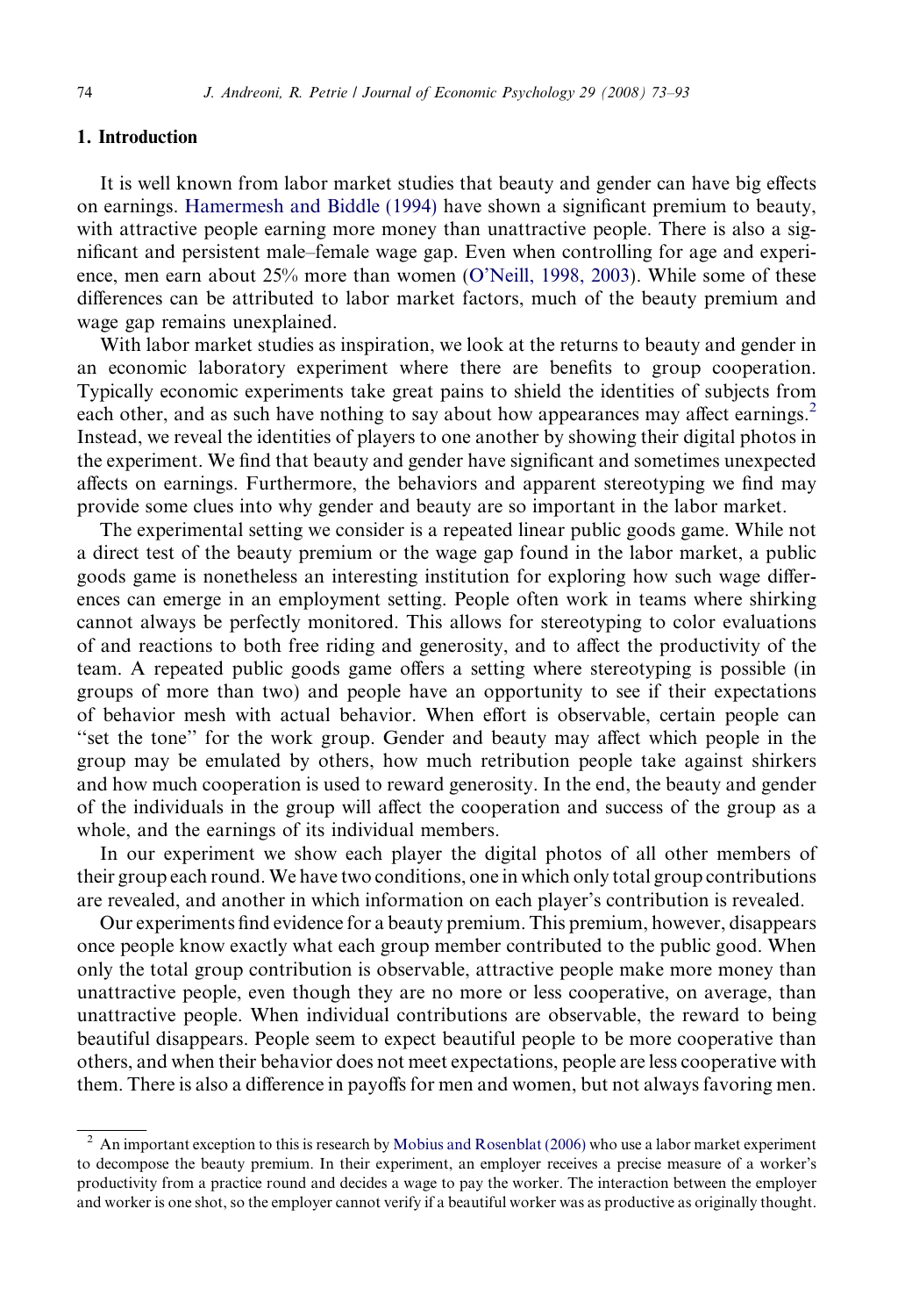Women make more money than men when only group contributions are known. This can be attributed primarily to the stereotype that women are more helpful. Men, however, do best when individual contributions to the group are clearly identified. Men earn 15% more when individual contributions are known, compared to when only group contributions are known. Interestingly, women's payoffs do not change. This effect can be attributed entirely to men being better ''leaders.'' They contribute their full endowment more often, and others follow their good example by contributing more in later rounds.

With these results, we begin to see some of the underlying factors that could generate both a beauty premium and a wage gap, especially in team work environments. People give beautiful people the benefit of the doubt in groups and cooperate more with them, thereby enhancing group welfare. Women earn more than men when individual contributions to group output are unknown because they are stereotyped overall to be more helpful. However, once individual contributions are known with certainty, the beauty premium disappears and a male premium replaces it. This appears to be due to people being more willing to follow the lead of generous men. When a man's generous contribution is observed, it engenders more cooperation than a similar contribution by a woman. This effect is amplified when the proportion of men in the group is higher, suggesting a kind of generosity-competition among men. As a result, men earn more money in the experiment when individual contributions to group output are known. In our data, the male premium is almost equal in size to the beauty premium.

Why are these results important? They illustrate how easily subtle sex and beauty stereotypes can influence economic outcomes, and suggests that further study on the role of stereotypes in economics could yield important insights.

#### 2. Background

In our experiment subjects see the digital photos of their partners on the computer screen when they make their decisions. In half of our sessions we also tell subjects what each member contributed in the prior round. There are three ways this could have an effect. Simply showing faces could matter, gender and beauty could matter, and finally the information on amounts given could matter.

There is good reason to expect that simply seeing the faces of partners will affect play. [Bohnet and Frey \(1999a, 1999b\)](#page-19-0) find that visual identification increases cooperation in one-shot Prisoner's Dilemma and Dictator games, and [Burnham \(2003\)](#page-20-0) reports that giving more than doubles in Dictator games when at least one of the partners sees the other's photograph. [Scharleman, Eckel, Kacelnik, and Wilson \(2001\)](#page-20-0) see slightly more cooperation when subjects are faced with a photograph of smiling bargaining partners, and [Wilson](#page-20-0) [and Eckel \(2006\)](#page-20-0) find subjects are more trusting when they see their partner. [Solnick and](#page-20-0) [Schweitzer \(1999\)](#page-20-0) report a significant effect of attractiveness on offers received and responses made in ultimatum bargaining games.

Gender also has been shown to have an important effect on behavior and payoffs. [Eckel and Grossman \(1998\)](#page-20-0) find groups of women to be more generous than groups of men in Dictator games, while [Andreoni and Vesterlund \(2001\)](#page-19-0) find women more equalitarian than men in Dictator Games. [Buchan, Croson, and Solnick \(2003\)](#page-20-0) report that women are less trusting but more trustworthy than men in an investment game. [Gneezy, Niederle, and Rustichini \(2003\)](#page-20-0) find women to be more productive in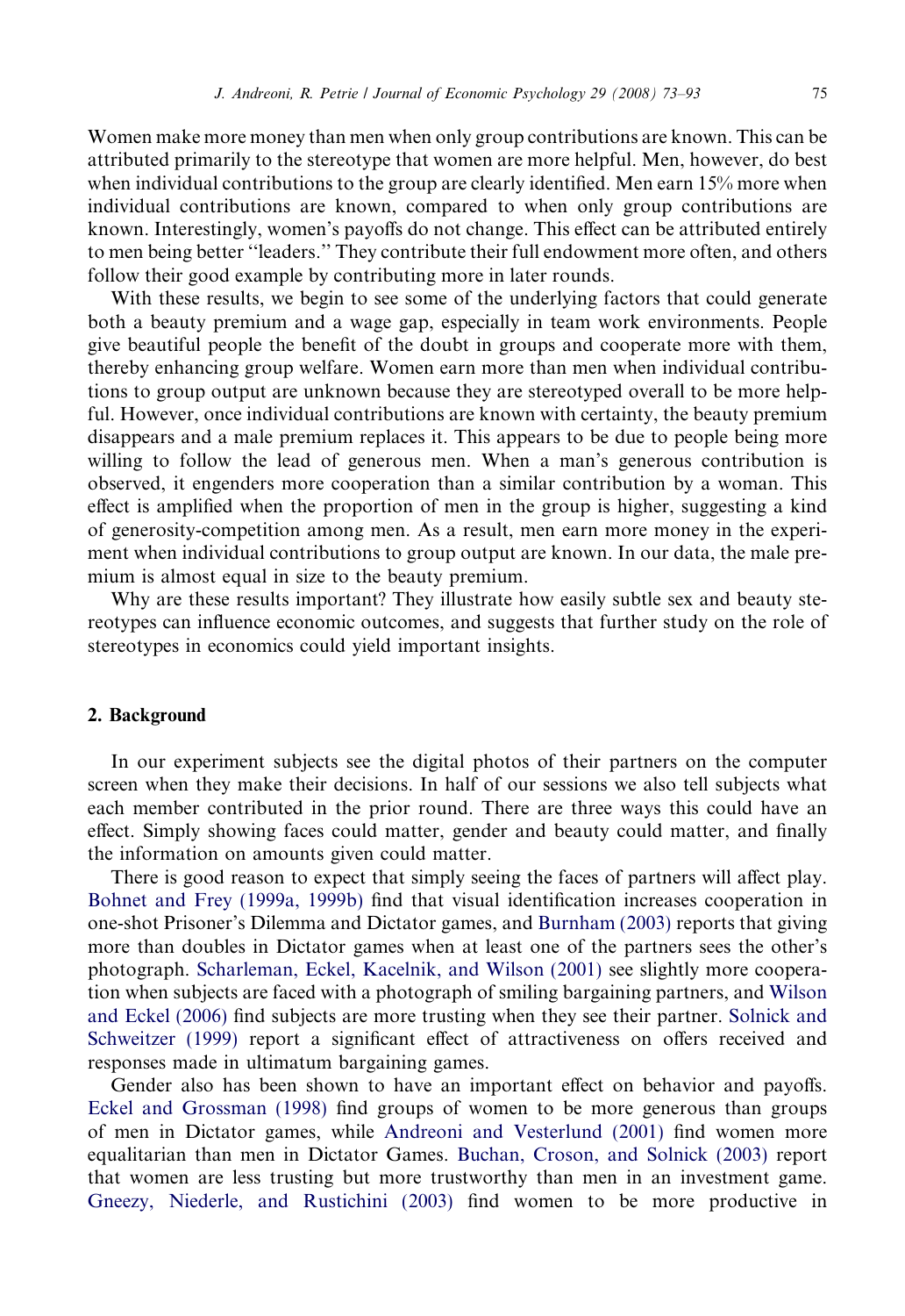competitive-pay environments when in same-sex groups, rather than mixed-sex groups.<sup>3</sup> [Mobius and Rosenblat \(2006\)](#page-20-0) use a labor market experiment to decompose the beauty premium. [Castillo, Petrie, and Torero \(2007\)](#page-20-0) find that attractive people are more likely to be chosen as group members.

There is also experimental evidence from the sociology and psychology literature that beauty carries a premium. In Prisoner's Dilemma games, people are more cooperative with attractive partners ([Mulford, Orbell, Shatto, & Stockard, 1998](#page-20-0)). Indeed, in a comprehensive review of the literature on beauty, [Langlois et al. \(2000\)](#page-20-0) find that attractive people are not only judged and treated more favorably but they also behave differently.

Finally, simply knowing what each other player has chosen can also have an impact. For instance, [Andreoni and Petrie \(2004\)](#page-19-0) find that cooperation is highest when actions can be linked to the actor. [Sell and Wilson \(1991\)](#page-20-0) also find positive effects when information is available. But, information may also help adjust judgements. Social expectancy theory predicts that if people have different expectations of how, for instance, attractive and unattractive others will behave, then they may have totally different reactions to the same observed behavior depending on which person they are facing [\(Darley & Fazio, 1980; Zebrowitz,](#page-20-0) [1997\)](#page-20-0). Furthermore, psychologists suggest that people come to the table with prejudices and stereotypes. However, after meeting someone and gaining more information, these prejudices are often revised or washed away ([Devine, 1989\)](#page-20-0). Related to this are issues of similarity and familiarity. People tend to favor those similar to themselves ([McPherson,](#page-20-0) [Smith-Lovin, & Cook, 2001\)](#page-20-0), and working with familiar others can reduce transaction costs, as familiarity can enhance trust [\(Glaeser, Laibson, Scheinkman, & Soutter, 2000](#page-20-0)).

This suggests that people may behave differently with others when they know their decisions, rather than just their appearance, and that people may want to emulate the choices of ''similar'' others. Also, people can use their choices to signal information to others in order to establish a link later (such as getting a date). Identification may not only serve to help form impressions before actions, but people may also use identification as a guideline for judging actions and formulating a response.

## 3. Methodology

Our experiments use a linear public goods game. The game is repeated, and subjects make their decisions on a computer. Each session has 20 subjects, and they are randomly divided into 4 groups of 5 subjects. In each round a subject is endowed with 20 tokens that could be invested in a private good or a public good. The private good pays \$0.02 per token invested by the individual, and the public good pays \$0.01 per token invested by the entire group. Therefore, the marginal return to investing in the public good is 0.5. Each subject is paid based on his investment in the private good and the total group investment in the public good. Subjects play with the same group of 5 people for 8 rounds, then are randomly re-matched to new groups for another 8 rounds, until they play with five different groups, each for 8 rounds. So, subjects play 40 rounds in total in each session.<sup>4</sup>

A digital passport-style photograph is taken of each subject at the beginning of the experimental session. The photo is from the shoulders up and is displayed on top of the

<sup>&</sup>lt;sup>3</sup> See [Eckel and Grossman \(forthcoming\)](#page-20-0) for a review of gender differences in laboratory experiments. <sup>4</sup> Very few subjects knew other subjects in the experiment (87% of the subjects had "never met" any other subject in the experiment).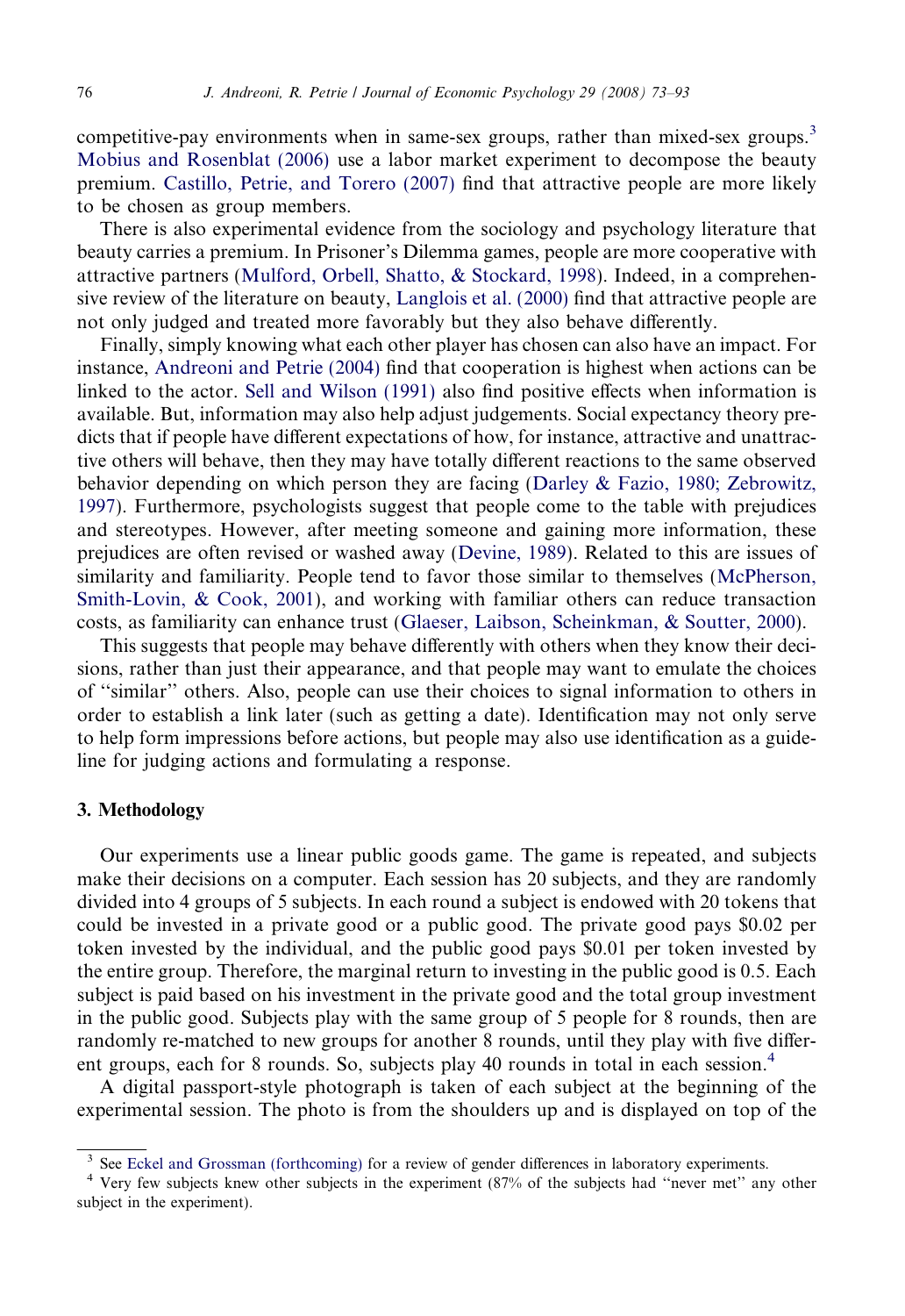screen while subjects make decisions. At the end of each round, the total amount contributed to the public good by all group members is reported. There are two treatments: No Information and Information.<sup>5</sup> In the Information treatment, both the photo and the contribution of that group member from the previous round are displayed. The contribution is listed below each photo, and the photos are rearranged each round with the highest contributor on the left and the lowest on the right. In the No Information treatment, only the photos of each group member are displayed on the screen and no information on individual actions is given.

All treatments were conducted twice. This gives us 80 subjects in total. Subjects were recruited from economics and business classes at the University of Wisconsin – Madison. There were 39 female subjects and 41 male subjects in total, ranging in age from 18 to 29 years (mean 20.3 years old, std dev 1.7 years). Each experimental session took about an hour and a half, and the average subject payment was \$26.46 (standard deviation \$3.13).

Subsequently, people not involved in the experiments rated each photo as to the person's physical attractiveness or how helpful-looking he/she appears. In total, the raters saw 140 photographs. These photos were of the 80 subjects in the No Information and Information treatments and 60 other photos of subjects in two other public goods game treatments.<sup>6</sup> These other treatments were not used here as they do not allow a clear test of beauty and gender effects.

We chose to have the raters view the 80 subjects randomly mixed among the other 60 photos to get a ''global'' measure of physical attractiveness and helpfulness. We want to know if a subject is considered physically attractive among his or her peers, not only among the subjects in the session. Drawing on this broader distribution of 140 photographs gives us more information and confidence in our classification and subsequent results.

Each rater rates all 140 photographs along one dimension, physical attractiveness or helpfulness.<sup>7</sup> The raters view the photos on the computer in a random order, assign a rating, and have the ability to move back to previously rated photos to change or check ratings. Raters know they can do this before they begin rating. The raters use a 9-point scale, with 1 indicating "not at all" and 9 indicating "very much so." Raters are told to think of the number 5 as average. There are 15 raters in total. Four women and four men rated each photo in terms of physical attractiveness, and four women and three men rated each photo in terms of helpfulness. The raters were all undergraduates of the University of Wisconsin – Madison, with an average age of 20.7. The raters were paid a flat fee of \$15 to rate 140 photographs, and the rating task took 30–45 min to complete.

<sup>5</sup> Note that, in [Andreoni and Petrie \(2004\)](#page-19-0), the No Information treatment is called ''Photos'' and the Information treatment is called ''Information-and-Photos.''

<sup>6</sup> The photos of the 60 other subjects come from the same cohort as the 80 subjects in the No Information and Information treatments. They were recruited at the same time as the 80 other subjects from economics and business school classes at the University of Wisconsin – Madison. Of the 60 subjects, 33 are male and 27 are female, ranging in age from 18 to 28 years (mean: 20.1 years old).

<sup>&</sup>lt;sup>7</sup> We do not define either "attractive" or "helpful" for the raters, but let them apply their own definitions. This is done so that the views of our raters are more similar to those of the actual subjects. The instructions state, ''You will be shown a series of photographs of ordinary people. For each photograph, you are asked to judge how physically attractive (helpful) you think the person is.''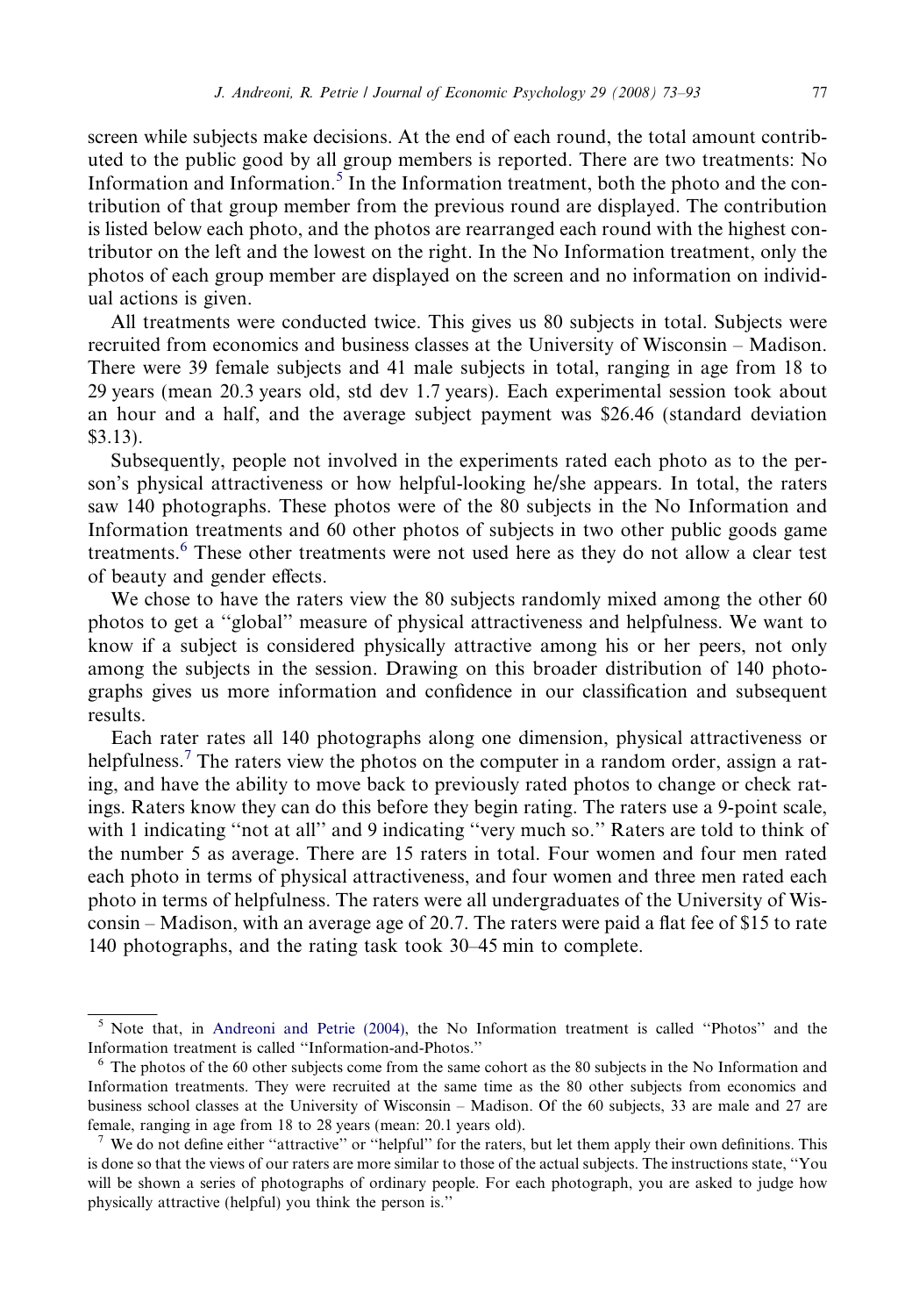#### 4. Beauty classification

In this section we discuss our beauty classification methodology, the reliability across those rating beauty, and explain how we define attractiveness.

First, we assume the raters use all 140 photos as a frame of reference. When discussing consensus among raters, therefore, we consider the consensus for all 140 photos. Also, when defining attractiveness, we use all  $140$  photos as the entire frame of reference.<sup>8</sup>

Turning to the consensus among raters, the inter-rater reliability for physical attractiveness is 0.86, and for helpfulness it is  $0.82<sup>9</sup>$  These reliability measures compare well with previous research on attractiveness and suggest a strong consensus among raters. Our reliability measures also compare well with previous research on attractiveness, where the range of reliability measures is between 0.85 and 0.95 ([Langlois et al., 2000](#page-20-0)).<sup>10</sup>

There is some variability in the spread and average rating any given rater gave. Some raters use the entire range from 1 to 9, but others truncate the range between 3 and 8. Therefore, each rater's ratings of all photos are standardized by the rater's mean and standard deviation, resulting in mean zero and standard deviation of one. The standardized rating is then transformed back to a one to nine scale.<sup>11</sup> Finally, for each subject, we average the transformed ratings across all raters to give a value of physical attractiveness and helpfulness for each subject. These averaged transformed ratings are used throughout the paper.

Overall, women are rated significantly higher in attractiveness than men. Women receive an average transformed rating of 4.87 and men 3.78. The same holds for helpfulness. Women were rated, on average, at 5.12 and men at 4.30. That is, women are considered more attractive and more helpful-looking than men.

There are, obviously, many ways of defining an attractive person. We classify someone as attractive if his attractiveness rating lies in the top quartile of the distribution of attractiveness, and we classify someone as unattractive if his attractiveness rating lies in the bottom quartile of the distribution of attractiveness. Anyone in the middle of the distribution was classified as middle attractive. For robustness, we repeated our analysis with both more and less exclusive definitions, with nearly identical results.<sup>12</sup> This classification of

<sup>8</sup> Note that similar, yet not as strong, results hold if we define the frame of reference to be only the 80 photos of the subjects in the Information and No Information treatments. So, it appears that the frame of reference is important in defining who is attractive. We opt to base the analysis of this paper on the larger frame of reference because it improves the accuracy and predictive power of our ratings.

<sup>&</sup>lt;sup>9</sup> We use the Cronbach coefficient alpha for standardized variables ([Cortina, 1993; SAS Institute Inc., 1988\)](#page-20-0). This measures the correlation between all raters and adjusts for rater specific mean and variance. While this rating raises automatically as the number of raters increases (we thank Daniel Hamermesh for pointing this out), we report it in order to compare with other studies using attractiveness ratings. Using an alternative measure of reliability, an intra-class correlation coefficient (two-way random effects model), we find similar results. The ICC coefficient is 0.7506. We also find strong agreement among men and women in terms of who is attractive.

 $10$  [Langlois et al. \(2000\)](#page-20-0) report an acceptable range of reliability measures is between 0.85 and 0.95. The fact that our measures fall on the lower end of this range may reflect our 9-point scale. Most scales were 5-point or 7-point. <sup>11</sup> Let  $x_{ij}$  be the standardized rating for person *i* by rater *j*. Then the transformation is  $(x_{ij} - \min_k(x_{kj}) * 8)$ /  $(\max_{x}(x_{kj}) - \min_{k}(x_{kj}) + 1)$ . This preserves the ordinal ranking and gives us a rating between 1 and 9. This transformation will prove useful when looking at the combined effects of beauty and gender.

<sup>&</sup>lt;sup>12</sup> We also classified subjects as attractive and unattractive by using the 20th-percentile and the 30th-percentile. Results using the 20th-percentile cut-off are strikingly similar to those using the quartile cut-off. Results using the 30th-percentile cut-off follow similar trends to those using the quartile cut-off, however some results that are statistically significant with the quartile cut-off are not with the 30th-percentile cut-off.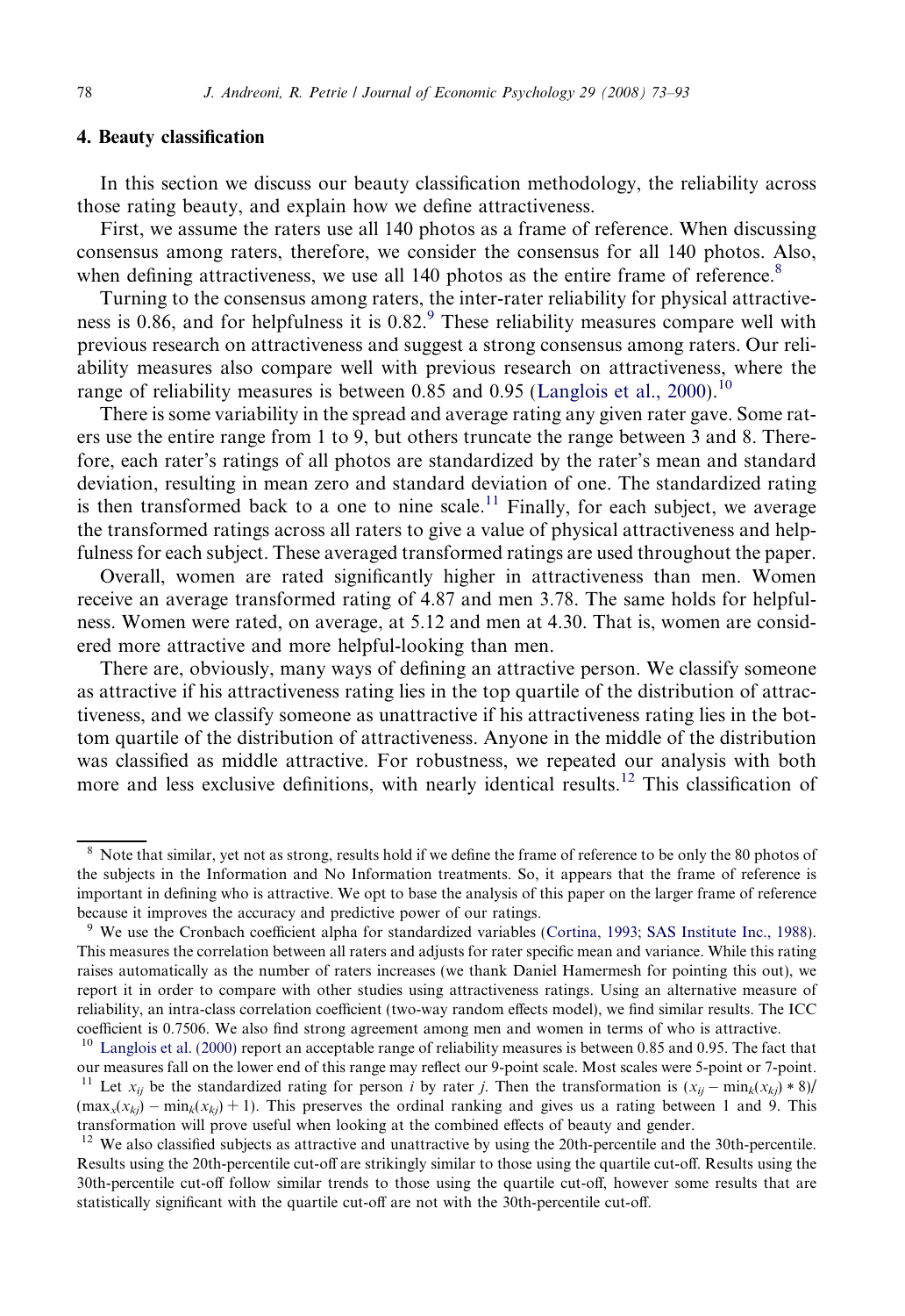|              | Women | Men |
|--------------|-------|-----|
| Attractive   | 15    |     |
| Middle       | 19    | 25  |
| Unattractive |       | 13  |
| Total        | 39    | 41  |

<span id="page-6-0"></span>Table 1 Distribution of attractiveness

subjects is also within the range used by [Hamermesh and Biddle \(1994\),](#page-20-0) where between 25% and 34% of their samples were classified as above average or higher in attractiveness<sup>13</sup>

The distribution for the 80 subjects considered here is shown in Table  $1.^{14}$  Of the 18 attractive people, 15 are women, and of the 18 unattractive people, 13 are men.<sup>15</sup> We show the full distribution of beauty classifications by group and gender in [Appendix Table A1](#page-18-0).

### 5. Results

We first discuss average contributions, then the beauty premium and gender differences in payoffs, and finally the interaction of beauty and gender.

## 5.1. Average contributions

[Fig. 1](#page-7-0) shows average contribution behavior combining all five 8-round sequences for the two treatments.<sup>16</sup> Contributions are significantly higher in the Information treatment for all rounds except the last two rounds.

### 5.2. Does beauty pay?

First consider the No Information treatment. The left-hand side of [Table 2](#page-7-0) shows that there are positive returns to beauty. Attractive people make 7% more than middle attractive people and 12% more than unattractive people. The returns to beauty are similar to those found by [Hamermesh and Biddle \(1994\)](#page-20-0), where above average-attractive people earned about 5% more than average-attractive people. The differences across the three attractiveness categories are significant.<sup>17</sup>

<sup>&</sup>lt;sup>13</sup> Note that [Hamermesh and Biddle \(1994\)](#page-20-0) did not use the same range of their data to classify people as unattractive. Between 7% and 17% of their samples were classified as below average or lower in attractiveness. <sup>14</sup> The distributions of attractiveness are similar across the 140 subjects and the sample of 80 subjects. The hypothesis of independence across the two distributions cannot be rejected by a Chi-Square test (p-

 $value = 0.5098$ ).

<sup>&</sup>lt;sup>15</sup> We have also done the analysis in the paper using a gender-conditional attractiveness measure. With this measure, a person was classified as attractive if he or she fell in the upper quartile of the distribution of attractiveness for his or her respective gender. Using this classification, there are an equal number of men and women classified as attractive. All the results presented in the paper hold if we use the gender-conditional measure.<br><sup>16</sup> This means that Round 1 in Fig. 1 is rounds 1, 9, 17, 25, and 33.

 $17$  In pair-wise tests using the Wilcoxon rank sum test, attractive people almost make significantly more than middle attractive people  $(p$ -value  $= 0.1030)$  and do make significantly more than unattractive people ( $p$ -value  $= 0.0357$ ). Middle attractive people do not make significantly more than unattractive people.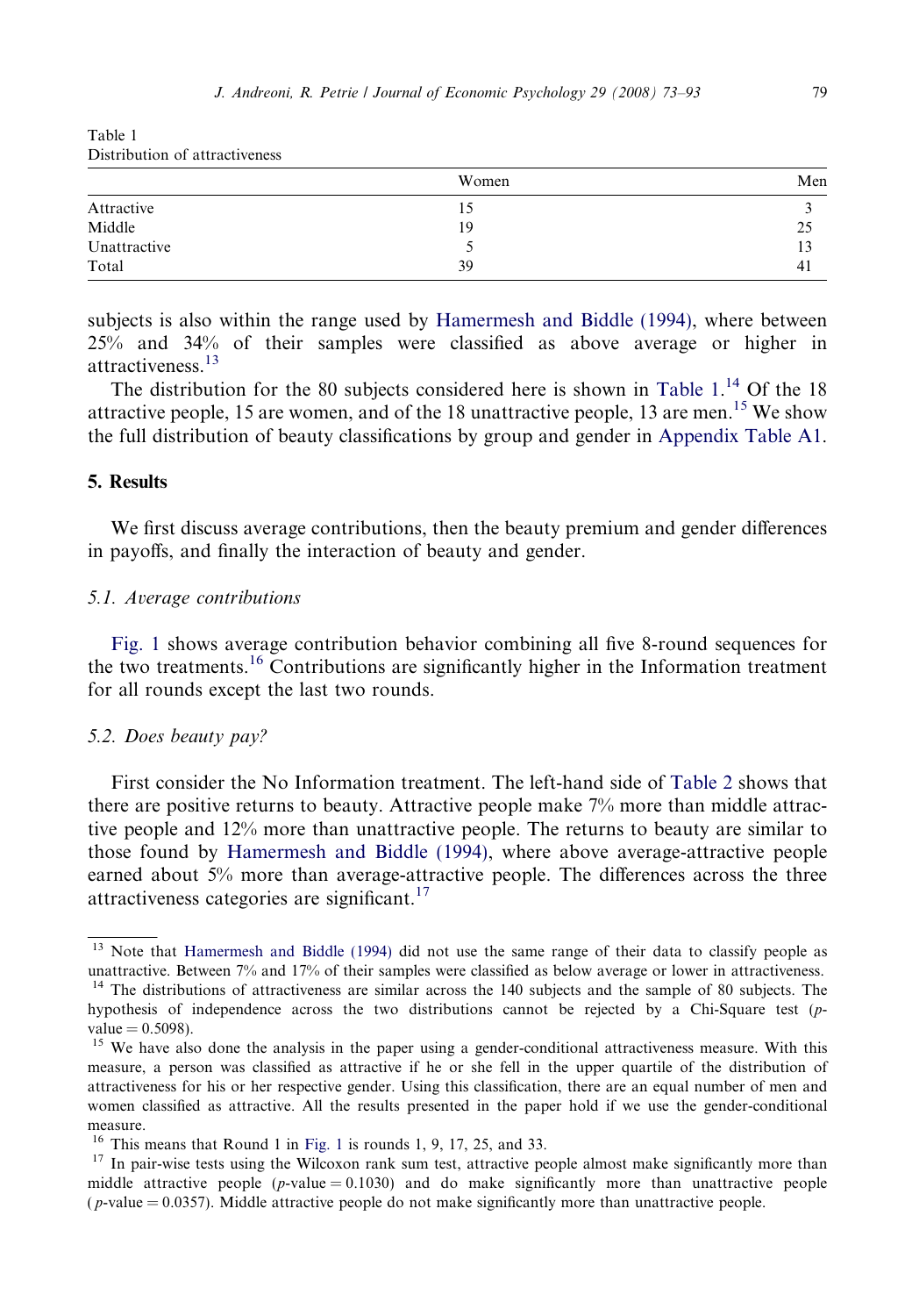<span id="page-7-0"></span>

Fig. 1. Average percent of endowment contributed to the public good.

Table 2 Average payoff

|                              | No Information | Information       |
|------------------------------|----------------|-------------------|
| Attractive                   | \$26.81(S3.43) | \$26.58(S2.06)    |
| Middle                       | \$25.04(S3.19) | $$27.19($ \$3.00) |
| Unattractive                 | \$23.91(S1.65) | $$28.83$ (\$2.03) |
| <i>p</i> -value <sup>a</sup> | 0.0718         | 0.2005            |

<sup>a</sup> Joint Kruskal-Wallis rank sum test for equality of payoffs across the three categories. Standard deviation of the mean in parentheses.

While there is evidence for a beauty premium in the No Information treatment, it disappears in the Information treatment and becomes a beauty penalty. The right-hand side of Table 2 illustrates this. In the Information treatment, comparing across all groups, payoffs are statistically independent of beauty. Although, in pair-wise comparisons, unattractive people make  $8\%$  more than attractive people. This difference is significant.<sup>18</sup>

We see that returns to beauty are significant, but only when performance cannot be observed. We explore the returns to gender in Section [5.2.](#page-6-0) Next, we ask why the beauty premium might exist.

#### 5.2.1. Behavior of attractive people

Why do attractive people make more money? Two possible explanations are that they are either more selfish or that they engender more cooperation from others. The first explanation is explored in [Table 3.](#page-8-0) For the No Information treatment, the left-hand side

<sup>&</sup>lt;sup>18</sup> Using a Wilcoxon rank sum test, unattractive people make significantly more than attractive people (pvalue  $= 0.0662$ ), and there are no significant differences across other groups.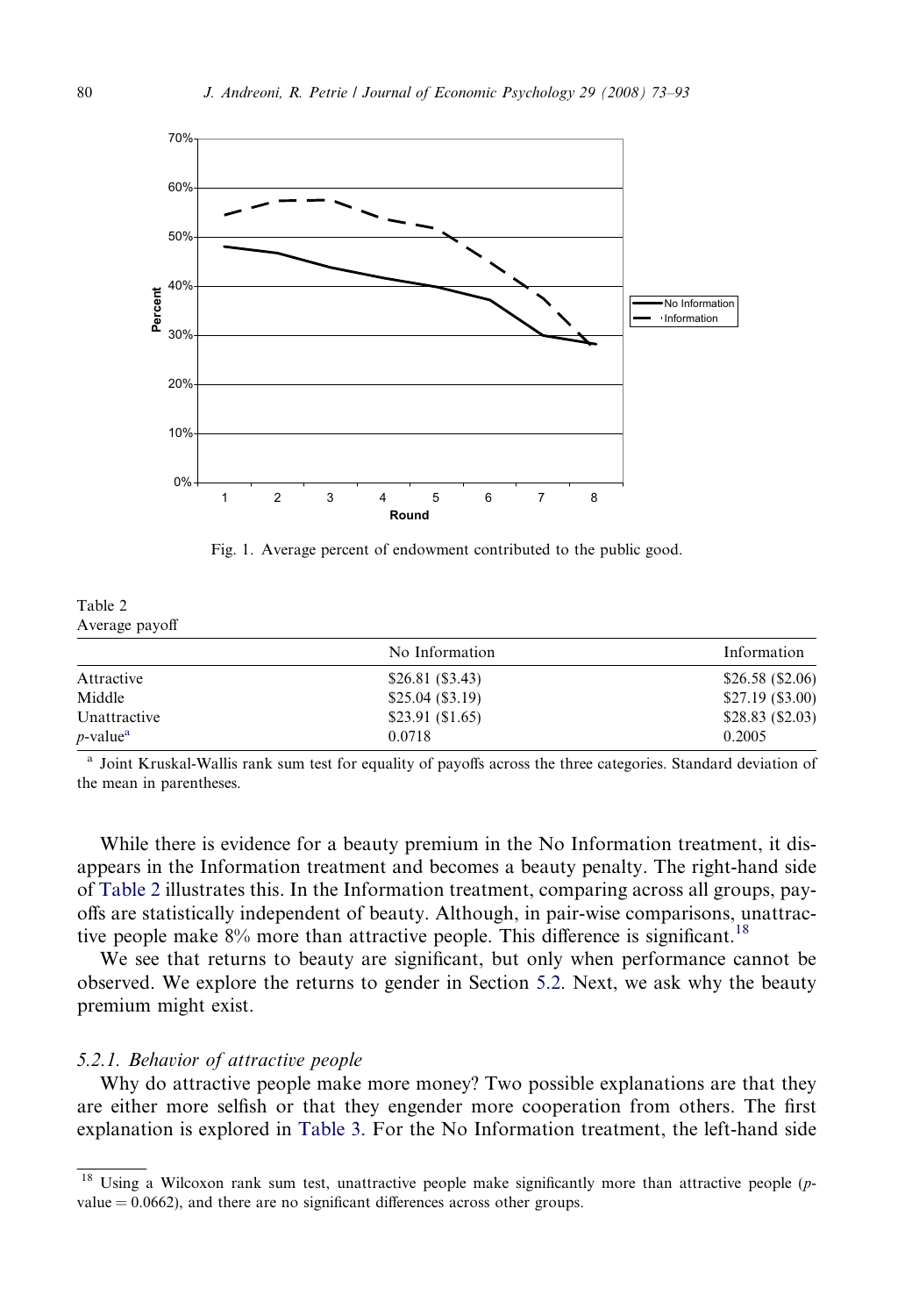|                         | No Information | Information |
|-------------------------|----------------|-------------|
| Attractive              | 44.2 (19.6)    | 35.0(12.3)  |
| Middle                  | 36.4(19.5)     | 47.2(16.9)  |
| Unattractive            | 39.1 (26.2)    | 56.8 (21.5) |
| $p$ -value <sup>a</sup> | 0.6743         | 0.1685      |

<span id="page-8-0"></span>Table 3 Average percent contributed per round

<sup>a</sup> Joint Kruskal-Wallis rank sum test for equality of contributions across the three categories. Standard deviation of the mean in parentheses.

of the table shows that attractive people and unattractive people are, on average, less selfish than middle attractive people. Both attractive and unattractive people contribute between 39% and 44% of their endowment to the public good, and middle attractive people contribute 36%. However, there is no significant difference in contributions across any two groups in pair-wise comparisons.

If higher earnings are due to more selfishness, then middle attractive people should make more money than unattractive and attractive people since they contribute less on average. But, they do not. Indeed, while there is no significant difference between the average contribution of an attractive and unattractive person, an attractive person makes \$2.90 more than an unattractive person. Selfish behavior is *not* an explanation for why attractive people make more money.

For the Information treatment, the right-hand side of Table 3 shows that attractive people contribute less than middle attractive and unattractive people. It seems that cooperation, not beauty, pays. Unattractive people contribute about 62% more than attractive people, and they earn \$2.25 more. The difference in contributions and payoffs are significant.<sup>19</sup>

We do not find evidence that the beauty premium observed in the No Information treatment is due to more selfish behavior by attractive people. Indeed, there are no clear trends in contribution behavior and payoffs. Attractive people are no more cooperative than unattractive people, but they still make more money. This suggests that the difference in payoffs may be due to how others respond to beauty. We explore this next.

#### 5.2.2. Favoritism and beauty stereotypes

Could the observed beauty premium be due to favoritism towards attractive people? If favoritism exists, then we would expect people to react more cooperatively with attractive people than with people who are not attractive. [Table 4](#page-9-0) explores this hypothesis. We compare the average contribution of nonattractive people (those who are classified as middle and unattractive) in groups with no attractive people and in groups with at least one attractive person. We concentrate on the contributions of nonattractive people because we want to isolate the effects of beauty in a group on the behavior of others.

[Table 4](#page-9-0) shows that the contributions of nonattractive people depend on the beauty of the other groupmembers. In the No Information treatment, the presence of beauty in the group does engender more cooperation. The average percent contributed in groups with

<sup>&</sup>lt;sup>19</sup> Using a Wilcoxon rank sum test, the p-value for the difference in the contributions of attractive and unattractive people is 0.0498.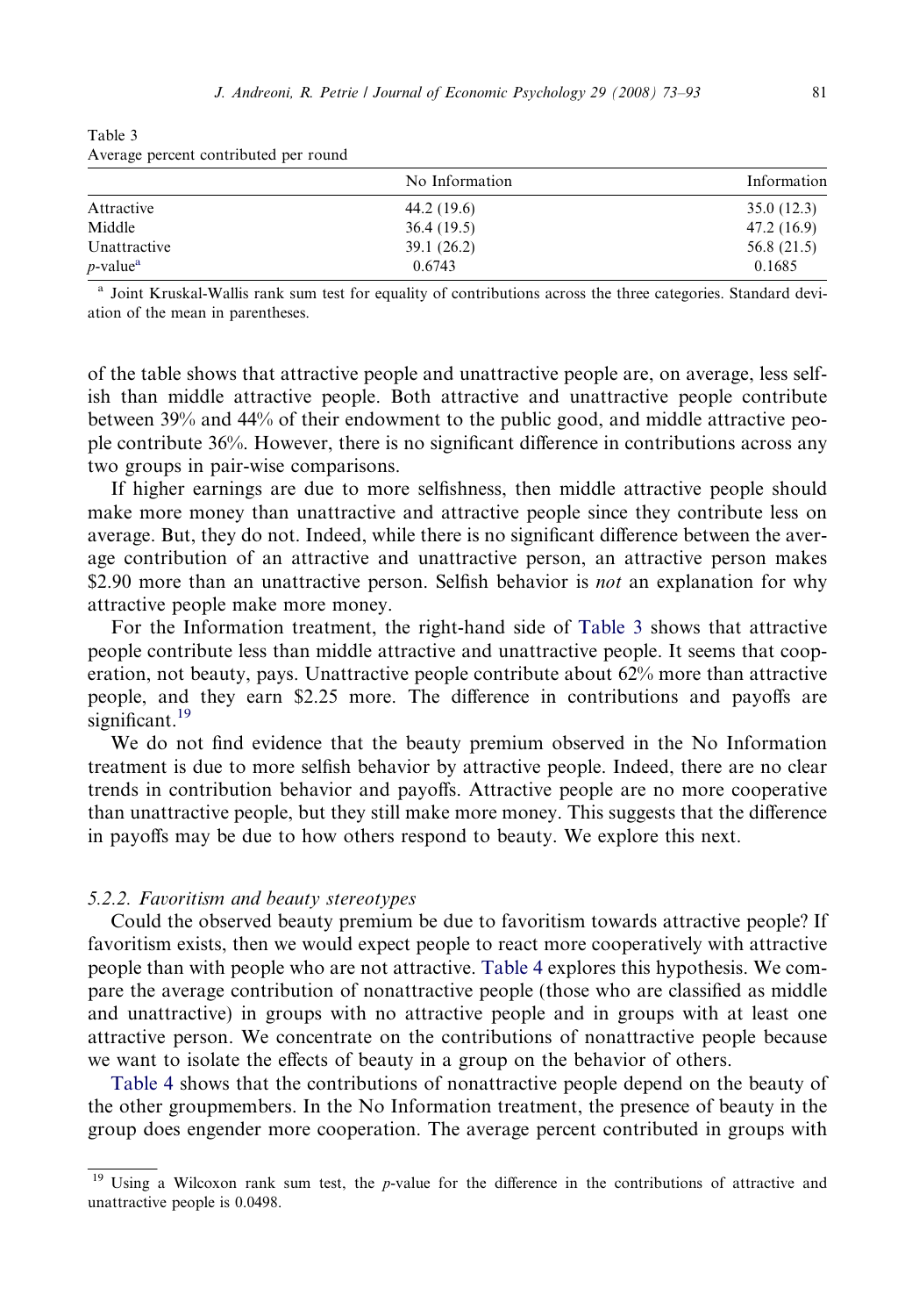| <u>Transporterne communication of nomination is propre in groups of annuously people, an found</u> |                |             |        |  |
|----------------------------------------------------------------------------------------------------|----------------|-------------|--------|--|
| # of Attractive people in group                                                                    | No Information | Information |        |  |
|                                                                                                    | 30.5           | 56.3        | 47.2   |  |
| 1 or more <sup>a</sup>                                                                             | 41.8           | 41.5        | 41.7   |  |
| <i>p</i> -value                                                                                    | 0.0060         | 0.0001      | ).1062 |  |

Average percent contributed by nonattractive people in groups of attractive people, all rounds

<sup>a</sup> In the No Information treatment, there are 7 groups with one attractive person, 12 with two attractive people, 7 with three attractive people, 2 with four attractive people, and 1 with five attractive people. In the Information condition, there are 15 groups with one attractive person, and 5 with two attractive people.

no attractive people is 30.5%, but in groups with at least one attractive person, the average increases to  $41.8\%$ <sup>20</sup> This difference is significant and suggests the presence of beauty may engender more cooperation. In the Information treatment, however, it is the absence of beauty that engenders more cooperation. The average contribution in groups with at least one attractive person is 41.5%, but in groups with no attractive people, it increases to 56.3%. This difference is also significant, but it contradicts favoritism.

Why do nonattractive people reverse their behavior from one treatment to the next? One hypothesis is rooted in beauty stereotypes and reciprocity. That is, people are more cooperative with attractive people because they believe attractive people are helpful. [Lang](#page-20-0)[lois et al. \(2000\)](#page-20-0) found, in a comprehensive review of the beauty literature, that attractive people are consistently judged and treated more positively. We also find this in our ratings data. Thirty-nine percent of attractive subjects are also judged helpful-looking, 16% of middle attractive people are also judged helpful-looking, but only 6% of unattractive people are judged helpful-looking. This is remarkable because these ratings are by people who did not observe the decisions of the individuals in the photos *and* they did *not* rate the subjects in terms of attractiveness. This suggests that people independently expect attractive people to be more cooperative.

While there may be reason to believe such a stereotype exists, it is a bit tricky to tease apart because people may hold stereotypes but not act upon them. However, [Devine](#page-20-0) [\(1989\)](#page-20-0) argues that if people hold stereotypes, once they meet a stereotyped individual and gain more information, they revise or eliminate the stereotype. That is, without information, they act upon the stereotype, but with information, behavior changes. How behavior changes depends on how people revise or react to behavior that does not coincide with the stereotype.

If people hold the stereotype that attractive people are cooperative and people wish to reciprocate cooperation, then we should see changes in behavior in two-ways. First, without information, people should be more cooperative with attractive people. Evidence for this behavioral change can be found in Table 4. Without information, we see that nonattractive people are more cooperative in groups with attractive people than in groups with no attractive people, even though we know that attractive people contribute the same, on average, as unattractive people. This result also holds across rounds. There is higher cooperation in groups with attractive people in *every* round of the 8-round sequence, with the

<span id="page-9-0"></span>Table 4

<sup>&</sup>lt;sup>20</sup> Similar results hold if we include the contributions of attractive people. In this case, contributions increase to 42.9% in the No Information treatment and decrease to 41.5% in the Information treatment. This suggests that it is not merely nonattractive people who are affected by the presence of attractive people in the group.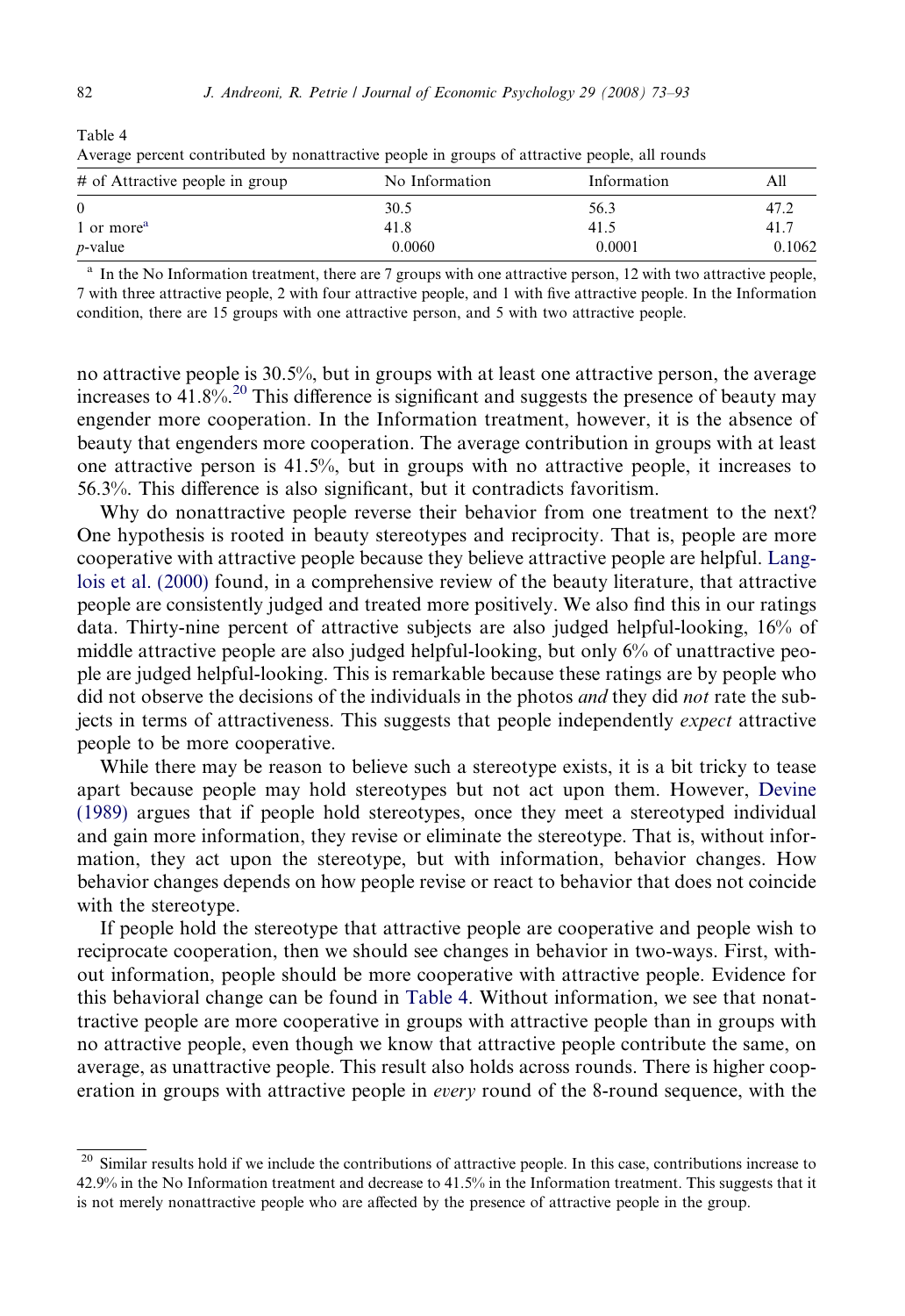difference increasing over the rounds. In round one, the difference in cooperation is 12 percentage points, and in round eight, it is 17 percentage points.

Second, with information, we should see differences in behavior in groups with attractive people and in groups without attractive people because people can now compare how the actions of attractive people differ from their expectations. How behavior changes depends on whether deviations from expectations are rewarded or punished.<sup>21</sup> In [Table](#page-9-0) [4](#page-9-0), we see that with information, on average, nonattractive people are more cooperative in groups with no attractive people. They contribute 36% more.

Could this be punishment of behavior that does not meet expectations? We think so. Looking at behavior in the early rounds of the experiment, when people do not have any information on actual behavior, we see that average contributions are higher in groups with at least one attractive person compared to groups with no attractive people. Contributions are 56% and 46% respectively in the very first round. This pattern holds for the first three rounds. By round four though, contributions in groups with at least one attractive person start to decline, and by round 6, contributions are 44% in groups with at least one attractive person and 60% in groups with no attractive people. Contributions remain higher in groups with no attractive people for the remainder of the 40 rounds of the experiment.

What is remarkable about this result is that if people base reciprocity solely on met or unmet expectations on behavior, then there should be no difference in [Table 4](#page-9-0). The presence of an attractive person in the group should not matter. That it does suggests that people react differently to the same actions of attractive and unattractive people.<sup>22</sup>

In sum, it appears that people discriminate based on beauty stereotypes. Attractive people are given the benefit of the doubt when group members do not see performance, even though they contribute amounts similar to unattractive people. Indeed, the presence of beauty engenders more mutual cooperation, and this may explain the beauty premium. However, when group members can evaluate performance, the presence of beauty engenders less cooperation. People seem to expect attractive people to be more cooperative than average. When they are not, others are less cooperative with them, and the beauty premium disappears.

## 5.2.3. Gender differences in beauty stereotypes

Does favoritism differ by gender? In the No Information treatment, it does not. Both nonattractive men and women are significantly more cooperative in groups with attractive people than in groups with no attractive people.

In the Information treatment, only men significantly decrease their contributions in groups of attractive people compared to groups with no attractive people. In groups with no attractive people, men contribute 60.7%, but this declines to 39.8% in groups with at least one attractive person. Women decrease their contributions, from 50.0% to 44.1%, but this is not significant.<sup>23</sup> This may mean that nonattractive men and women hold

<sup>&</sup>lt;sup>21</sup> [Bosman and van Winden \(2002\)](#page-19-0) find that subjects that expected their partners to share more of the pie than they actually did were more likely to punish in a power-to-take game.

 $22$  In the very first round of the experiment, before any experience is gained with attractive people, there is no significant difference across treatments in the average contribution of nonattractive people in groups with attractive people. This suggests that subjects start out with the same beliefs across treatments over the actions of attractive people.

<sup>&</sup>lt;sup>23</sup> Strikingly similar results hold if attractive men and women are included in the average.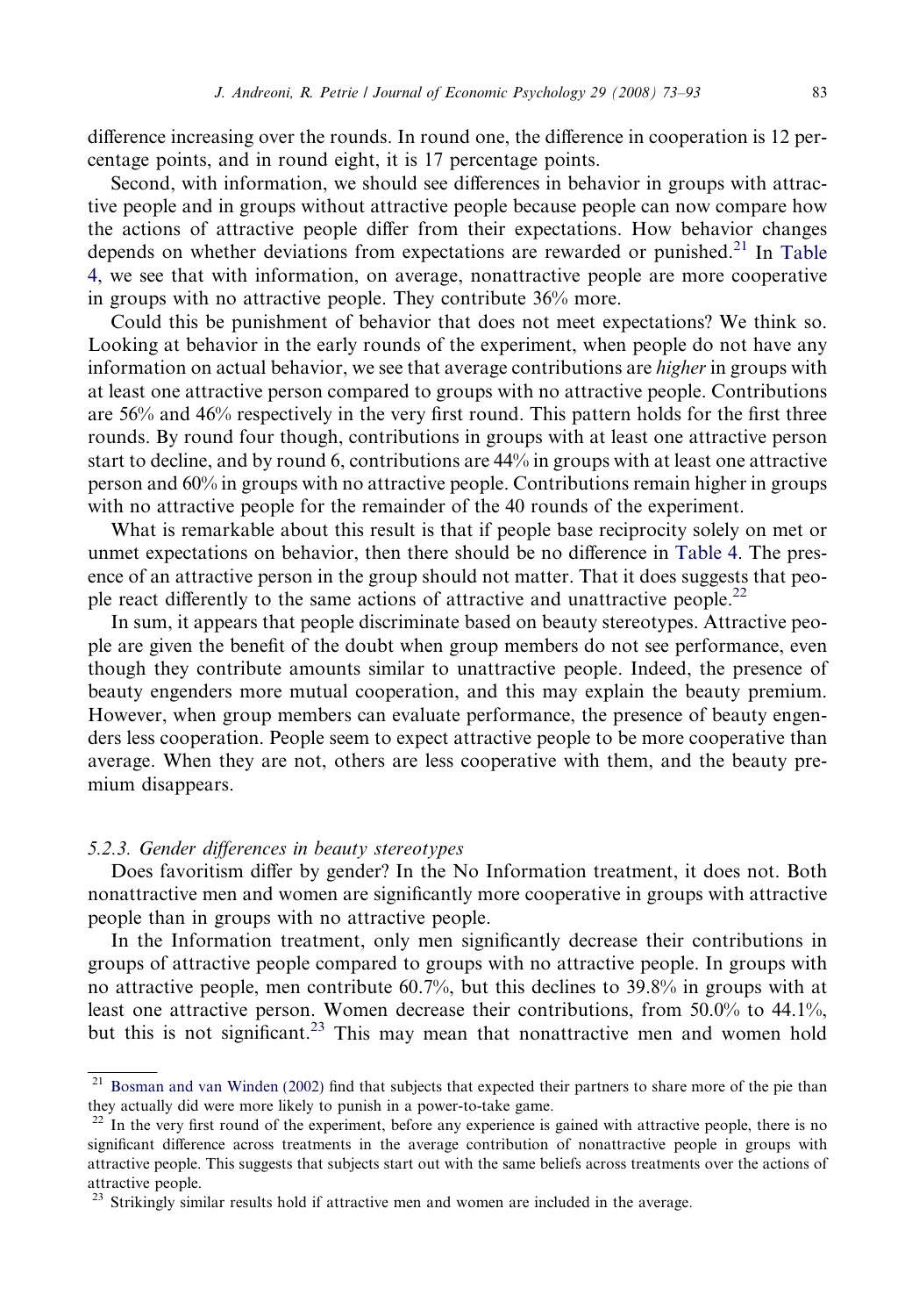different beauty stereotypes. Or, they may hold the same stereotype, but only men act upon it.

These results suggest that there are no gender differences in favoritism, but there may be in beauty stereotypes. In the No Information treatment, both men and women are more cooperative with an attractive person in the group. Men and women, however, react differently to information and attractive people in the group. In the Information treatment, the reduction in contributions in groups of attractive people is driven by the actions of men $^{24}$ 

#### 5.3. Does gender pay?

We now move the focus from beauty to gender. Overall, men and women make the same amount of money. [Table 5](#page-12-0) shows that both men and women make around \$26.50 over both treatments. However, women make \$1.67 more than men in the No Information treatment, and men make \$1.38 more than women in the Information treatment. The former difference is significant at the 10% level, and the latter is not.

Within gender, women make about the same across treatments. They make \$26.22 in No Information and \$26.80 in Information. By contrast, the payoff for men is 15% higher in the Information treatment compared to the No Information treatment. This difference is significant.

There is a gender difference, but that switches from favoring women to men when actions are known. There are large benefits to information, but only men reap them. Again, there are two possible explanations. Women could be more selfish than men, or men may engender more cooperation with their performance than women. We discuss these possibilities next.

# 5.3.1. Behavior of men and women

Are women more selfish than men? [Table 6](#page-12-0) shows that, on average, women are no more or less cooperative than men–men give roughly 15% more than women, but this is not significant. However, men play the extremes significantly more than women.<sup>25</sup> Men contribute zero tokens 27.7% of the time, but women do so only 16.3% of the time. Women also contribute all of their tokens only 9.4% of the time, compared to men who do so 22.1% of the time. Similar results hold for each treatment separately.

This suggests that the gender premium to women is not due solely to more selfishness on their part. Women seem to be benefiting from a combination of their slightly lower contributions and their beauty. While they are not significantly more selfish, they are more beautiful, and returns to beauty are high. We return to the interaction of beauty and gender in Section [5.4.](#page-14-0) First, we address the question of why men do better in the Information treatment than women.

<sup>&</sup>lt;sup>24</sup> [Fershtman and Gneezy \(2001\)](#page-20-0) also find that men are more apt to hold and act on stereotypes. Using trust experiments, they find that men in Isreali society are more likely to act on ethnic stereotypes than women.

 $25$  Men are found to have higher variance in behavior relative to women in other research. [Andreoni and](#page-19-0) [Vesterlund \(2001\)](#page-19-0) find that men are more likely to be completely selfish or completely altruistic. [Pinker \(2002\)](#page-20-0) finds higher variance in the IQ scores of men relative to women.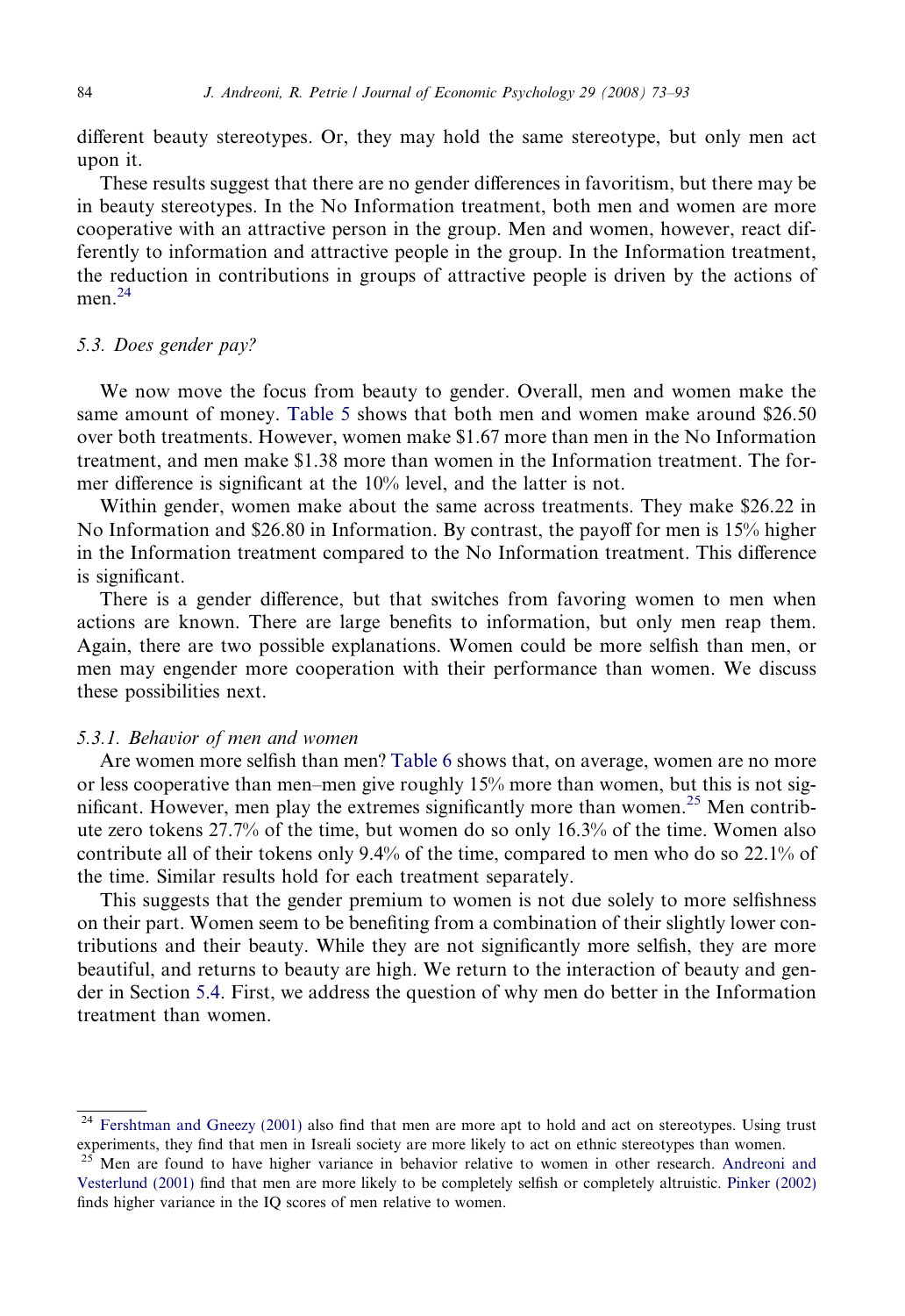Information 6.1162 \$26.80 \$26.80 \$28.18 \$28.18 0.1162

| 100100<br>Average payoff |              |         |                |
|--------------------------|--------------|---------|----------------|
|                          | <b>Women</b> | Men     | <i>p</i> -valu |
| Both treatments          | \$26.50      | \$26.41 | 0.9463         |
| No Information           | \$26.22      | \$24.55 | 0.0962         |
| Information              | \$26.80      | \$28.18 | 0.1162         |

<span id="page-12-0"></span>Table 5

Pair-wise Wilcoxon test for equality of payoffs across the two treatments/genders.

 $p$ -value<sup>a</sup> 0.5273 0.0002

Table 6 Average contribution, zero tokens, and all tokens both treatments

|                             | Men  | Women | <i>p</i> -value |
|-----------------------------|------|-------|-----------------|
| Average contribution $(\%)$ | 46.7 | 40.7  | 0.1938          |
| $%$ of times zero tokens    | 27.7 | 16.3  | 0.0594          |
| % of times all tokens       | 22 I | 9.4   | 0.0012          |

# 5.3.2. ''Good examples'' and sex stereotypes

Are people more cooperative with men than with women? [Table 7](#page-13-0) reports the results of linear regressions showing how the average individual contribution to the group is affected by the gender composition of the group.<sup>26</sup> The regressions include individual fixed effects.<sup>27</sup> Model 1 shows that, over both treatments, as the number of men in the group increases,<sup>28</sup> the average individual contribution of group members increases as well.<sup>29</sup> These effects are significant. This suggests that people cooperate more with men than with women, even though Table 6 showed that men give no more on average than women.

When we consider treatment effects, Model 2 shows that, with information, the cooperation effect of more men in the group increases two fold.<sup>30</sup> Without information, the effect is not significantly different from zero. That is, people are more cooperative in groups with more men only when performance is observable.<sup>31</sup> For example, the average individual contribution to a group where half of the group, other than oneself, is comprised of men will be about 3 tokens higher in the Information treatment than in the No Information treatment.

 $p$ -value<sup>a</sup>

<sup>&</sup>lt;sup>26</sup> The dependent variable is the average amount a subject contributed to a group over the 8 rounds he played with that group. That is, the average that individual *i* contributes to group *j* is defined as  $\bar{g}_{ij} = \sum_{t=1}^{8} g_{ijt}/8$ . Each subject plays with 5 different groups, so in total, there are 400 observations for the 80 subjects.

<sup>&</sup>lt;sup>27</sup> These are captured with identification dummy variables. Note that these variables also capture the treatment effects of information.

<sup>&</sup>lt;sup>28</sup> This is the percent of men in the group other than the subject himself. So, for a group with three men and two women, each man would have 50% of the group as men, and each woman would have 75% of the group as men.  $29$  The dependent variable, average contribution to the public good, is censored at zero and 20 since subjects are only endowed with 20 tokens in each round. Although the models in [Table 7](#page-13-0) were run as OLS linear regressions, very similar results hold if the models are run as a double-truncated Tobit.

<sup>&</sup>lt;sup>30</sup> Across treatments, there is no significant difference in the distribution of the gender composition of groups. The *p*-value for a Fischer Exact test is 0.522. Thus, the significant treatment effects are *not* due to one treatment having more groups with more men than the other treatment.

<sup>&</sup>lt;sup>31</sup> Note that this effect also holds for both men and women separately.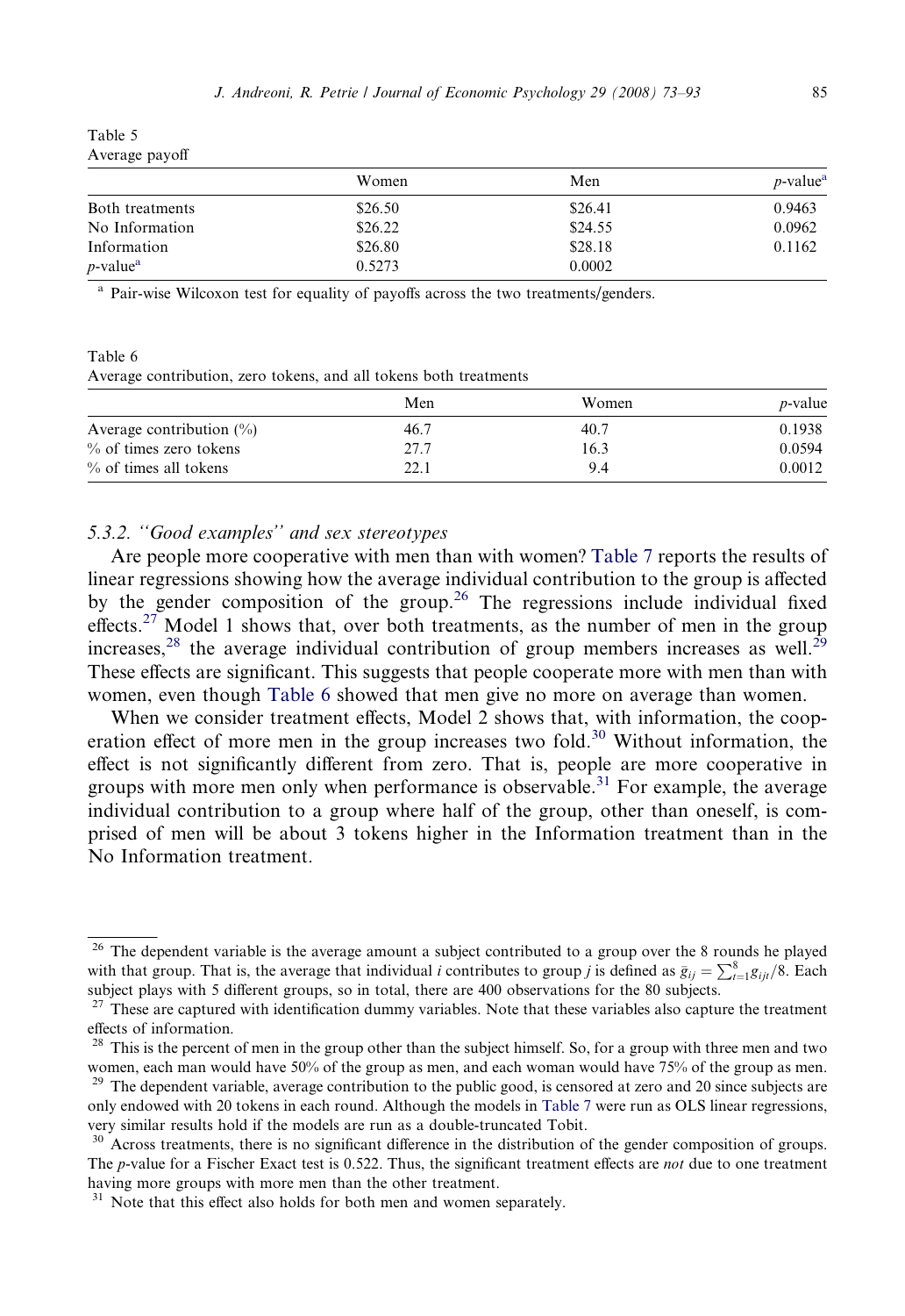|                                           | Model 1      | Model 2         |
|-------------------------------------------|--------------|-----------------|
| Constant                                  | 6.36(0.0002) | 8.41 (0.0001)   |
| % Men in group other than self            | 3.07(0.0011) | $-0.36(0.7970)$ |
| $%$ Men in group other than self $*$ Info |              | 6.06(0.0011)    |
| Individual fixed effects                  | Yes          | Yes             |
| $R^2$                                     | 0.62         | 0.63            |
|                                           |              |                 |

<span id="page-13-0"></span>Table 7 OLS regression coefficients dependent variable: average contribution to the group pooled data

*Note: p*-values in parentheses,  $n = 400$ .

Could this significant increase in cooperation with information be explained by favoritism based on sex stereotypes? If people expect attractive people to be more cooperative, could they also expect women to be more cooperative, especially since they are rated higher in attractiveness? From our ratings data on helpfulness, indeed, more people expect women to be helpful than men, but, perhaps more importantly, more people expect men to be more *unhelpful* than women.<sup>32</sup> Thirty-nine percent of men are rated as unhelpful, but only 13% of women are rated as such.

This would suggest that people are more cooperative as the number of men in the group increases because they discover that men are not as unhelpful as they expected. So, even though men give no more on average than women, men may be able to engender more cooperation because they exceed expectations.

Perhaps a stronger explanation of men's ability to engender cooperation may come from the ''good example'' that they set. As noted earlier, men are more likely than women to contribute nothing or contribute their full endowment, but as the number of men in the group increases, the probability of contributing zero declines. A Tobit regression on the average probability of contributing zero in a group shows a significant decline in this probability as the percent of men in the group increases.<sup>33</sup> This holds for pooled data, for men only, and for women only. $34$ 

While the probability of contributing the ''bad'' extreme declines with the presence of more men, the probability of contributing the ''good'' extreme increases, but only for men. [Table 8](#page-14-0) shows how the average probability that a man will contribute the full endowment to the group changes as the percent of men in the group increases.<sup>35</sup> The results for women are similar, but insignificant. Model 1 shows that men are more likely to contribute all of

<sup>&</sup>lt;sup>32</sup> Twenty-three percent of women are rated in the upper quartile of helpfulness compared to 15% of men.<br><sup>33</sup> The dependent variable is the average probability that a subject contributed zero tokens to a group over the 8 rounds he played with that group. That is, the average probability that individual *i* contributes zero tokens to group *j* is defined as  $\bar{p}_{ij} = \sum_{t=1}^{8} I(1|g_i = 0)_{ij}/8$ , where  $I(\cdot)$  is an indicator function that equals 1 when the contribution was 0 tokens. The coefficient on the variable ''% men in group other than self'' is,  $\hat{\beta} = -$ 

<sup>&</sup>lt;sup>34</sup> When performance is known, as in Model 2 in [Table 8,](#page-14-0) the probability of free riding declines even further, but the effects are insignificant.

<sup>&</sup>lt;sup>35</sup> The dependent variable is the average probability that a subject contributed his full endowment to a group over the 8 rounds he played with that group. That is, the average probability that individual i contributes his full endowment to group j is defined as  $\bar{p}_{ij} = \sum_{i=1}^{8} I(1|g_i = 20)_{ij}/8$ , where  $I(\cdot)$  is an indicator function that equals 1 when the contribution was 20 tokens.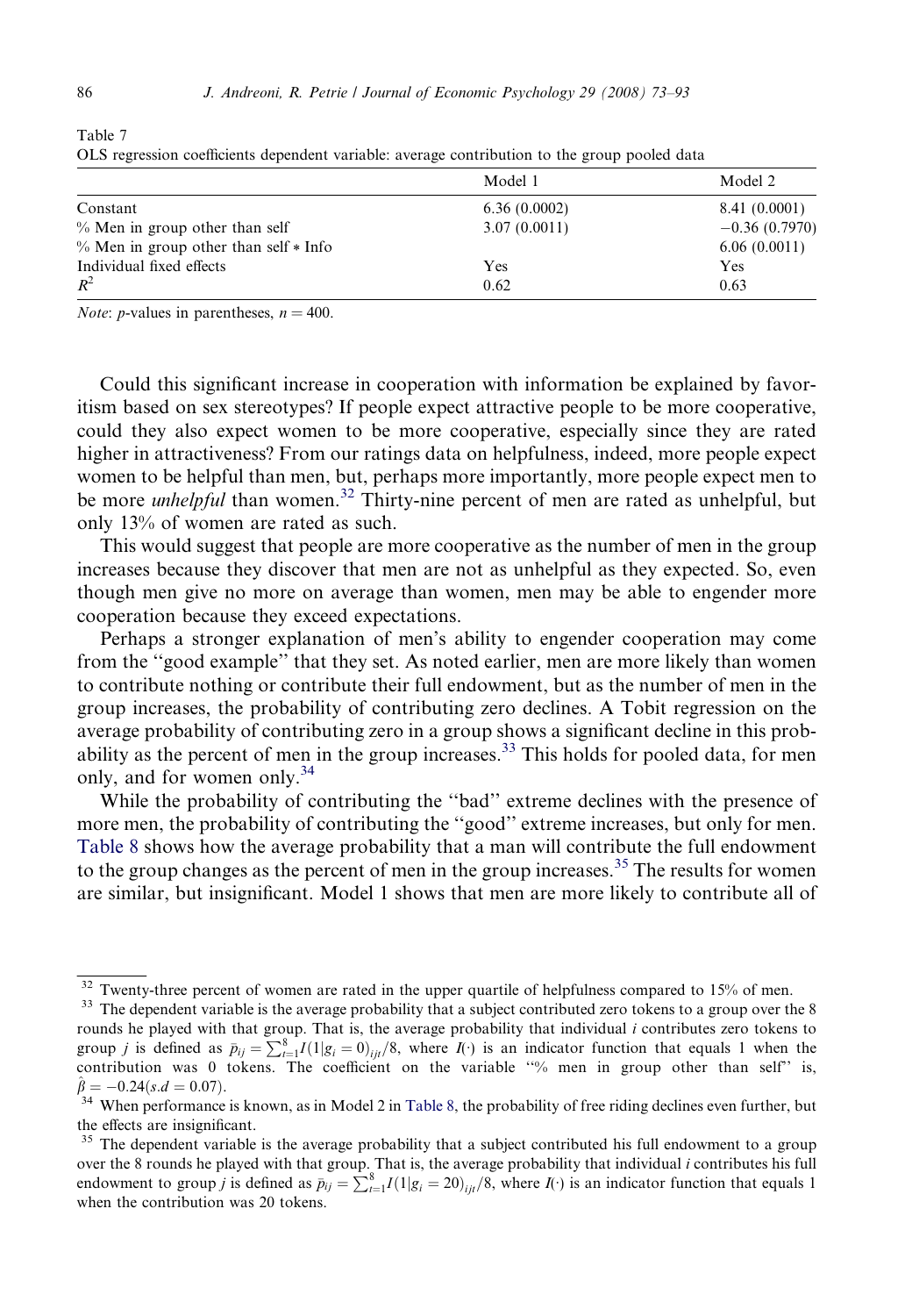|                                           | Model 1         | Model 2         |
|-------------------------------------------|-----------------|-----------------|
| Constant                                  | $-0.29(0.1683)$ | 0.04(0.8543)    |
| % Men in group other than self            | 0.38(0.0221)    | $-0.15(0.5533)$ |
| $%$ Men in group other than self $*$ Info |                 | 0.87(0.0076)    |
| Individual fixed effects                  | Yes             | Yes             |
| Log-likelihood                            | $-87.20$        | $-83.75$        |

<span id="page-14-0"></span>Table 8 Tobit regression coefficients dependent variable: average probability of contributing full endowment men only

*Note: p*-values in parentheses,  $n = 205$ .

their tokens as the percent of men in the group increases, and Model 2 shows that, when performance is known, men are almost twice as likely to contribute the full endowment.<sup>36</sup>

This suggests that the reason that men make more money when performance is known is because they put on a better performance, especially in the presence of other men. Moreover, their performance may engender more cooperation from others.<sup>37</sup> While men free ride more than women, they also set a ''good example'' more than women. As the composition of the group changes from women to men, both men and women free ride less, but men set the "good example" even more.<sup>38</sup> This significantly increases the contributions of others in the group, and men make more money.

# 5.4. The combined effects of beauty and gender

Do the effects of beauty and gender hold when we control for them together? [Table 9](#page-15-0) shows the effects of beauty and gender on individual payoff in each group.<sup>39</sup>

We use the continuous measure for beauty, rather than the dummy variables of attractive and unattractive, because in the Information treatment there is not one man classified as attractive. To account for nonlinearities, we use the natural log transformation of beauty.<sup>40</sup> The regressions control for individual and group effects.<sup>41</sup>

Marginal effects of the percent of men in the group on contributing the full endowment are 0.10 in the No information treatment and 0.24 in the Information treatment.

<sup>&</sup>lt;sup>37</sup> This result is consistent with [Camerer, Ho, Chong, and Weigelt's \(2002\)](#page-20-0) idea of "strategic teaching." A person, recognizing that others learn in a repeated game, would make choices to maximize long-run payoffs. This would suggest that men set a good example to ensure cooperation, and higher earnings, in the future.

<sup>&</sup>lt;sup>38</sup> This male competitiveness for contributing to the public good also fits well with evidence from biology, i.e. [Zahavi's \(1975, 1977\)](#page-20-0) theory of costly signaling. [Zahavi, Zahavi, Zahavi-Ely, and Ely \(1997\)](#page-20-0) finds that alpha male Arabian babbler songbirds compete over altruistic acts. While most experimental work on altruism in groups suggests that men are less generous than women [\(Dufwenberg & Muren, 2006; List, 2004\)](#page-20-0), our results are consistent with returns to competitiveness in the labor market. [Browne \(1998\)](#page-19-0) looks at biological differences, such as male competitiveness and risk taking, and links these with different labor market outcomes.

<sup>&</sup>lt;sup>39</sup> The dependent variable is the total payoff a subject earned in a group over the 8 rounds he played with that group. Each subject plays with 5 different groups, so in total, there are 400 observations for the 80 subjects.

<sup>&</sup>lt;sup>40</sup> We also tried other specifications of the beauty measure and got similar results. Other specifications include beauty and beauty squared, an exponential transformation of beauty, negative of the inverse of beauty, and an arcsin transformation of beauty. We report the results with the natural log transformation for ease of interpretation.

<sup>&</sup>lt;sup>41</sup> To address unobservable correlation across individuals and across individuals in the same group, the estimates use a two-way random effects error correction model.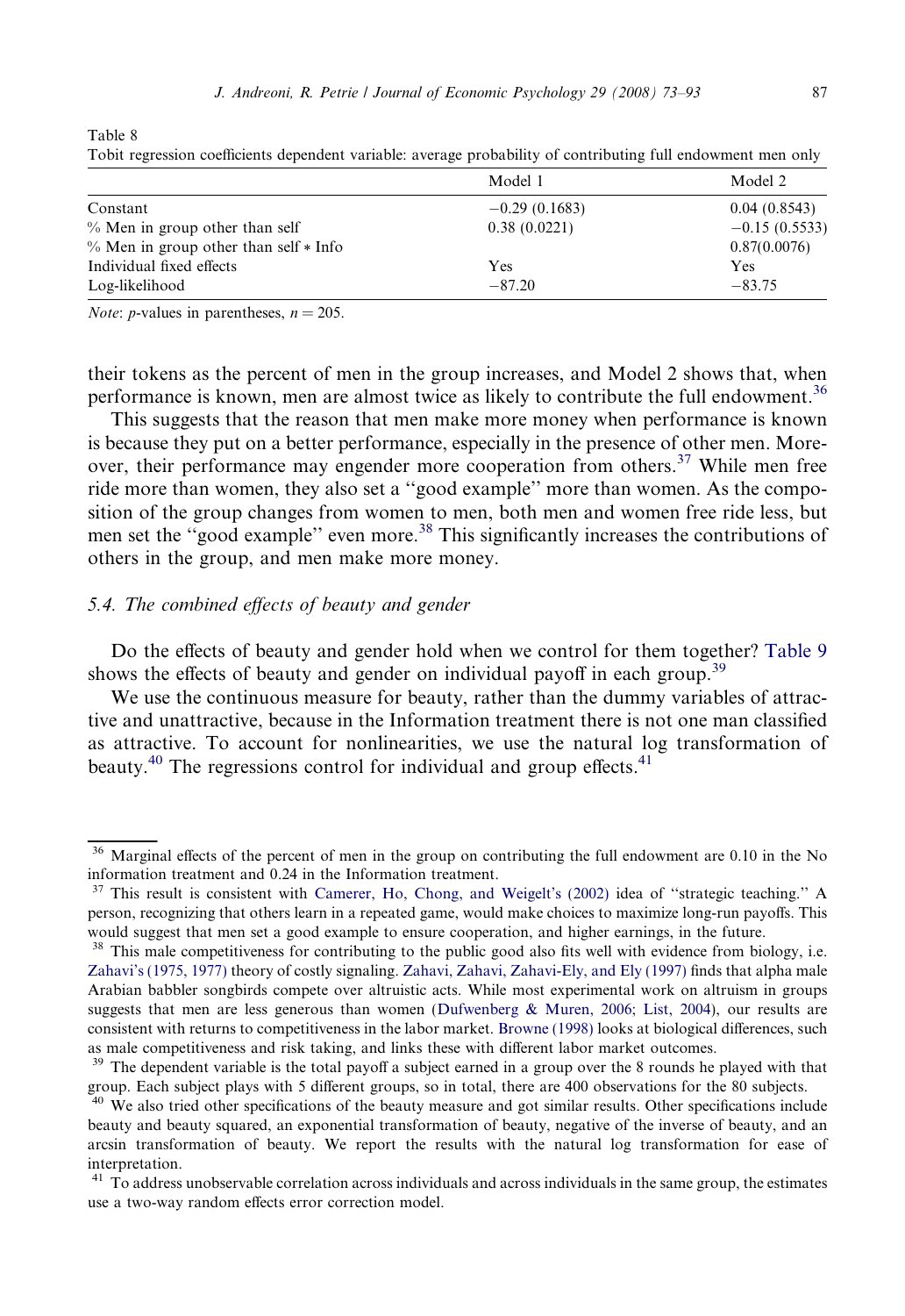|                                                     | Pooled        | Women         | Men           |
|-----------------------------------------------------|---------------|---------------|---------------|
|                                                     | $(n = 400)$   | $(n = 195)$   | $(n = 205)$   |
| Constant                                            | 3.91(0.44)    | 4.21 $(0.80)$ | 4.19 $(0.60)$ |
| ln(Attractive)                                      | 0.37(0.23)    | 0.26(0.37)    | 0.28(0.34)    |
| # Attractive people in group other than self        | 0.28(0.10)    | 0.30(0.12)    | 0.21(0.12)    |
| % Men in group other than self                      | 0.63(0.44)    | 0.47(0.64)    | 0.30(0.61)    |
| Info                                                | 1.54 $(0.65)$ | 0.81(1.17)    | 0.88(0.86)    |
| $ln(A \text{ttractive})$ * Info                     | $-0.59(0.36)$ | $-0.51(0.58)$ | $-0.33(0.51)$ |
| # Attractive people in group other than self * Info | $-0.56(0.19)$ | $-0.56(0.23)$ | $-0.44(0.24)$ |
| $%$ Men in group other than self $*$ Info           | 0.30(0.62)    | 1.00(0.88)    | 1.23(0.90)    |
| Individual and group random effects                 | <b>Yes</b>    | <b>Yes</b>    | Yes           |
| $\overline{R}^2$                                    | 0.14          | 0.10          | 0.21          |

OLS regression coefficients dependent variable: total individual payoff (sum across all 8 rounds) with a group

*Note*: Standard errors in parentheses, and significant values (*p*-value  $\leq 10\%$ ) in bold.

In the pooled data, the beauty premium holds, even when controlling for the beauty and gender composition of the group. The returns to beauty increase at a decreasing rate. Looking at men and women separately, the beauty premium is not significant. Also, the beauty premium disappears when individual performance is known and becomes a beauty penalty.

Interestingly, even when controlling for individual beauty, both men and women earn more money when the number of attractive people in the group increases. The premium to being in the presence of beauty, however, only holds when individual performance is unknown. Once the group knows what each individual member contributes, the premium disappears.<sup>42</sup>

[Table 10](#page-16-0) shows the effects of beauty and gender on average contributions in each group.<sup>43</sup> As with the payoff regressions, these control for individual and group effects.

Looking at contributions, we see that average contributions are lower in groups with more attractive people when individual contributions are revealed. As we saw previously, this change in behavior is driven by men. We also see that people are more cooperative in groups with more men when contributions are known, confirming earlier results.<sup>44</sup>

In sum, when controlling for individual beauty and gender and for the beauty and gender composition of the group, our main results still hold. There is a premium to beauty, but that premium disappears when performance is known. Others also benefit from being in the presence of beauty because people are more cooperative. This monetary return, however, disappears when group members can clearly identify individual contributions. People are far less cooperative as the number of attractive people in the group increases. Being in a group with more men does increase average contributions, but only when individual contributions are observed.

<span id="page-15-0"></span>Table 9

 $\frac{42 \text{ If we control for the interaction between the number of attractive people in the group and the percent of men.}$ in the group, the same qualitative results hold. However, the returns to being in a group with attractive people is no longer significant.

<sup>&</sup>lt;sup>43</sup> The dependent variable is the average contribution a subject makes in a group over the 8 rounds he played with that group. Each subject plays with 5 different groups, so in total, there are 400 observations for the 80 subjects.

<sup>&</sup>lt;sup>44</sup> If we interact the number of attractive people in the group and the percent of men, the same qualitative results hold. However, contributions are no longer significantly lower in groups with attractive people.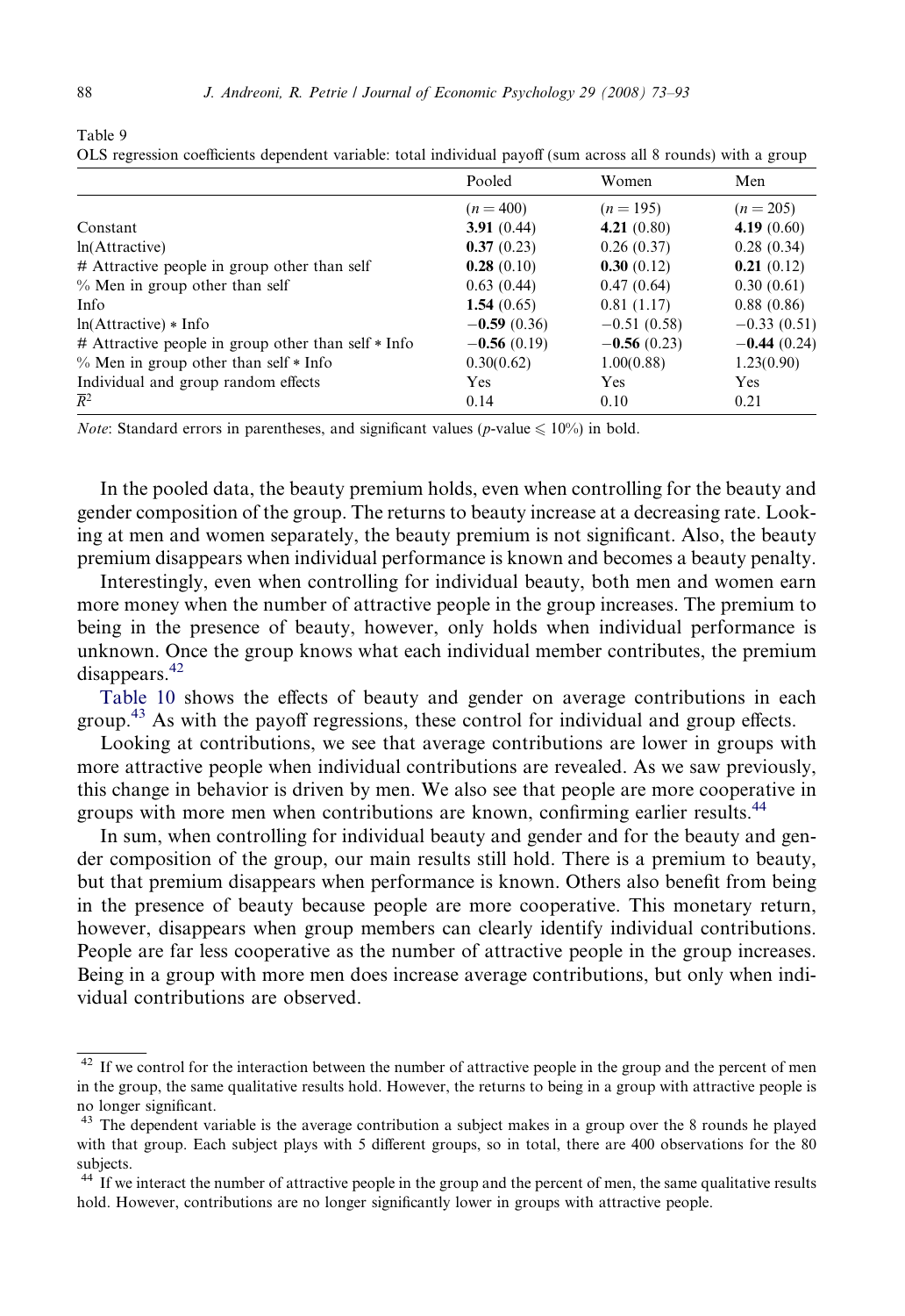|                                                     | Pooled        | Women         | Men           |
|-----------------------------------------------------|---------------|---------------|---------------|
|                                                     | $(n = 400)$   | $(n = 195)$   | $(n = 205)$   |
| Constant                                            | 7.87(2.73)    | 5.27(4.83)    | 6.51 $(3.65)$ |
| $ln(A \text{ttractive})$                            | 0.38(1.63)    | 1.06(2.69)    | 1.61(2.51)    |
| # Attractive people in group other than self        | 0.51(0.41)    | 0.67(0.48)    | 0.26(0.48)    |
| % Men in group other than self                      | $-2.25(2.14)$ | $-0.56(2.58)$ | $-1.12(2.49)$ |
| Info                                                | 3.49(4.15)    | 5.68(7.09)    | 2.23(5.42)    |
| $ln(A \text{ttractive})$ * Info                     | $-2.80(2.60)$ | $-4.58(4.15)$ | $-1.19(3.78)$ |
| # Attractive people in group other than self * Info | $-1.36(0.84)$ | $-0.94(0.96)$ | $-1.82(0.95)$ |
| $%$ Men in group other than self $*$ Info           | 6.12 $(2.96)$ | 6.33(3.52)    | 4.84 $(3.57)$ |
| Individual and group random effects                 | Yes           | Yes           | Yes           |
| $\overline{R}^2$                                    | 0.09          | 0.08          | 0.09          |

<span id="page-16-0"></span>Table 10 OLS regression coefficients dependent variable: average contribution to the group

*Note*: Standard errors in parentheses, and significant values (*p*-value  $\leq 10\%$ ) in bold.

#### 6. Discussion and conclusions

We used laboratory experiments to examine the returns to beauty and gender in a public goods game. Group members were identified with digital passport-style photographs. In one treatment, group members knew only the total amount contributed to the public good by the group, while in the other treatment they also knew the exact contribution of each group member. Subjects' photos were later independently rated in terms of physical attractiveness and how helpful-looking the subject appears.

In general, our results show significant and surprising effects of beauty and gender on earnings. When performance is unknown, people tend to reward beauty and females. And, when performance is known, the beauty premium disappears and the female premium switches to a male premium. These results appear to be rooted in beauty and sex stereotypes and have three main components.

First, relative beauty is rewarded. Attractive people make more money than middle attractive people, who in turn make more money than unattractive people. This premium to beauty mirrors [Hamermesh and Biddle's \(1994\)](#page-20-0) results and can be quite large. Attractive people earn 12% more than unattractive people. This premium disappears and becomes a penalty when actions are known. We find the beauty premium is not due to the actions of attractive people, but seems to be due to the expectations of how attractive people will behave, as suggested by psychologists' social expectancy theory. People expect beautiful people to be more cooperative, and thus behave more cooperatively toward them when they are in the same group. But when information on decisions reveals that attractive people are no more or less cooperative than others, contributions decline relative to groups with no attractive people. This seems to reflect disappointed stereotypes of attractive people.

Second, women benefit for being stereotyped as helpful. Women make 7% more than men when contributions are not known. Looking more closely, we find the higher payoff enjoyed by women is not due to more selfishness on their part but, rather, may be a consequence of their beauty and sex stereotypes. Women are rated significantly higher in attractiveness than men, and their higher payoff seems to be the reward to their beauty. Also, because women are stereotyped to be more helpful than men, people are more cooperative in groups of women than in groups of men when performance is unknown.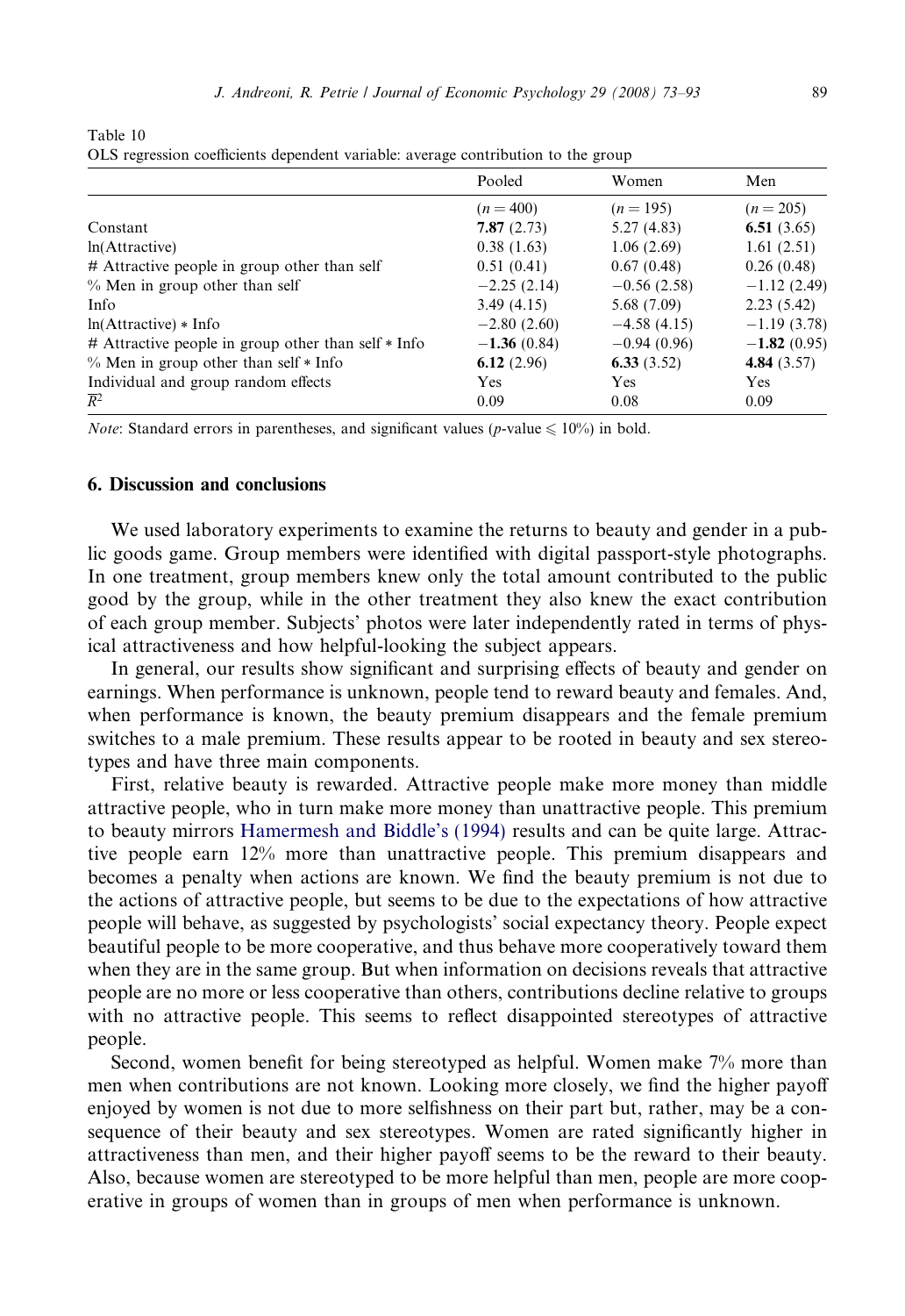Third, when performance is known, the gender premium switches from a female premium to a male premium. That is, while women gain the benefits of beauty, men gain the benefits of information. The payoff for men is 15% higher when performance is known. The payoff for women does not change. Indeed, this benefit to information for men is comparable in value to the attractiveness premium for women. Why do men attain this information benefit and women do not? With information on actions, groups with more men are able to engender more cooperation from others. That is, they set good examples that are followed by others. Free riding declines in groups with more men, and, in apparent male-competition, men are more likely to contribute their full endowment as the proportion of men in the group increases.

There are obvious implications of these results for experimental methodology. Indeed, this work justifies the extreme measures experimenters take to protect the identities of subjects. But are there implications of the beauty and gender effects we found for the real world?

The most striking result from this research is that, on average, men and women did not behave very differently, and attractive people did not behave appreciably differently than unattractive people. Nonetheless, beauty and gender had significant effects on earnings. This happened because beauty and gender affect the way people were treated by others.

[Hamermesh and Biddle \(1994\)](#page-20-0) found that there is some sorting of beautiful people into occupations in which employers report that looks may increase productivity, such as in sales, but that this is not strong enough to explain much of the premium to beauty. This leaves social effects rather than productivity effects as the natural place to look for explanations. Our research suggests one effect of beauty is rooted in stereotypes. Beautiful people tend to be in more successful teams because other team members are more cooperative in the presence of beautiful people. This is true when effort is not observable, and suggests that a beauty premium may be more likely to exist when productivity is not perfectly observed, implying that beautiful people may also sort into occupations where individual productivity is difficult to measure. This hypothesis could be examined with labor market data.

The gender gap can also possibly be explained by a different stereotype for men. While beautiful people benefit from a stereotype of being more cooperative team members, men in our experiment benefit from exceeding the low expectations others have for them. People seem to expect men to be less helpful than they are. When they see men exceeding expectations, they respond by following their lead. Men may be seen as better leaders despite the expectation that they are more selfish. In addition, when men are in groups together, they benefit from a kind of male competitiveness for contributing to the public good. In the end, men are more likely to be in successful groups when information on contributions is known, and the more men in the group the greater the advantage to men. This again suggests hypotheses that can be tested with labor market data. Professions where effort can be verified more easily may favor men, and male-dominated professions may also have a bigger wage gap.

This paper illustrates the possibility for subtle stereotypes to have major economic impacts. However, economists are only beginning to consider seriously causes and consequences of stereotypes. Further work – including theory, policy and experiments – could fruitfully shed light on this important issue.

#### Acknowledgements

We are grateful to Terence Burnham, Marco Castillo, Rachel Croson, Daniel Hamermesh, and Bart Lipman for helpful comments. We also thank the National Science Foundation for financial support.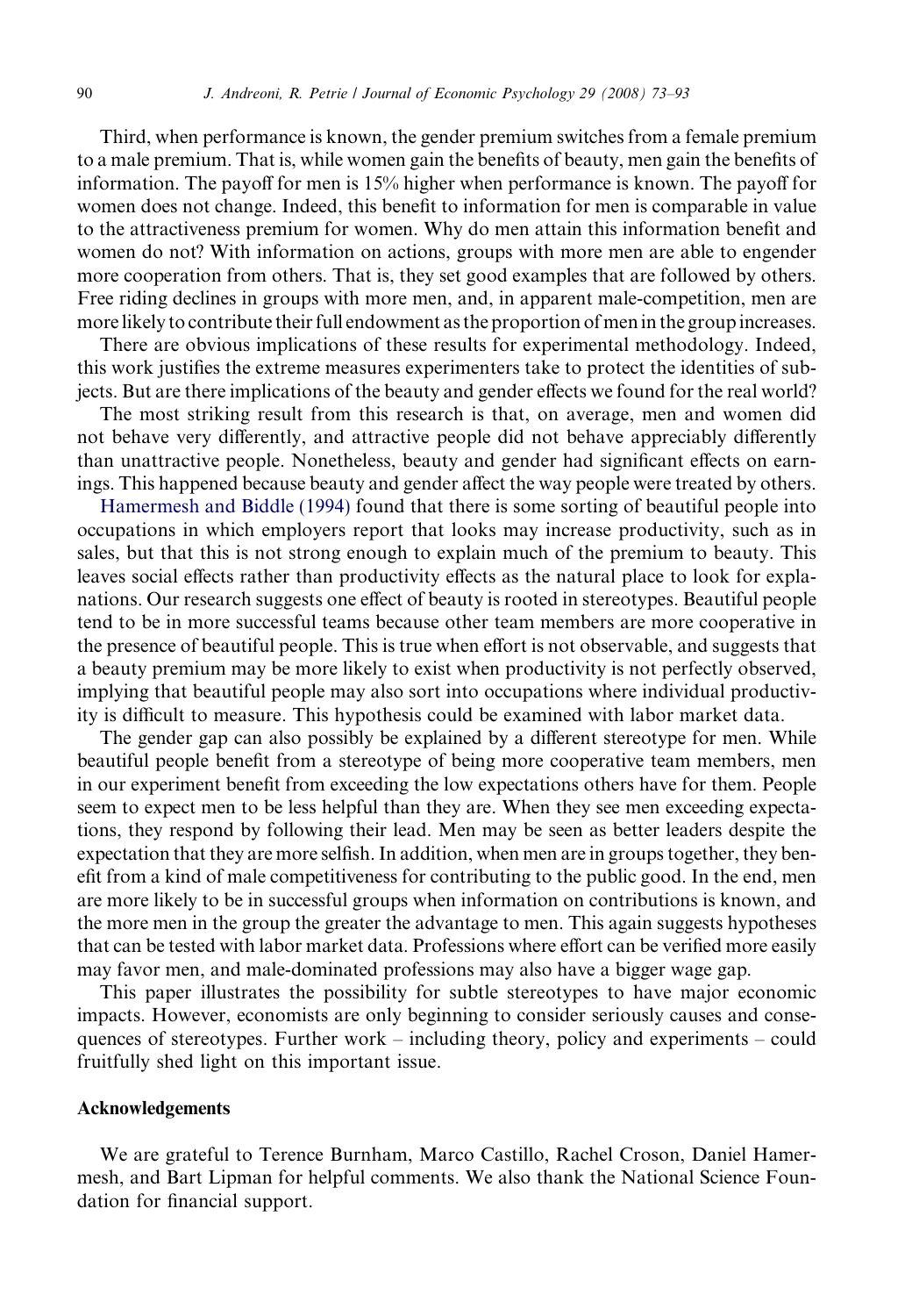# <span id="page-18-0"></span>Appendix A

See Table A1.

Table A1 Distribution of attractive and unattractive men and women across all groups

| Treatment | Session                 | Group          | Attractive       | Unattractive     | Attractive       | Unattractive     |
|-----------|-------------------------|----------------|------------------|------------------|------------------|------------------|
|           |                         |                | men              | men              | women            | women            |
| No Info   | $\mathbf{1}$            | $\mathbf{1}$   | $\boldsymbol{0}$ | $\mathbf{1}$     | $\boldsymbol{0}$ | $\,1$            |
| No Info   | $\mathbf{1}$            | $\overline{c}$ | $\mathbf{1}$     | $\overline{2}$   | $\boldsymbol{0}$ | $\boldsymbol{0}$ |
| No Info   | $\mathbf{1}$            | 3              | $\boldsymbol{0}$ | $\boldsymbol{0}$ | $\mathfrak{Z}$   | $\boldsymbol{0}$ |
| No Info   | $\mathbf{1}$            | 4              | $\boldsymbol{0}$ | $\mathbf{1}$     | $\boldsymbol{0}$ | $\mathbf{1}$     |
| No Info   | $\mathbf{1}$            | 5              | $\boldsymbol{0}$ | $\mathbf{1}$     | $\boldsymbol{0}$ | $\mathbf{1}$     |
| No Info   | 1                       | 6              | $\boldsymbol{0}$ | $\overline{c}$   | $\boldsymbol{0}$ | $\boldsymbol{0}$ |
| No Info   | 1                       | 7              | $\boldsymbol{0}$ | $\boldsymbol{0}$ | 2                | $\boldsymbol{0}$ |
| No Info   | $\mathbf{1}$            | 8              | $\mathbf{1}$     | $\mathbf{1}$     | $\mathbf{1}$     | $\mathbf{1}$     |
| No Info   | $\mathbf{1}$            | 9              | $\boldsymbol{0}$ | $\mathbf{1}$     | $\boldsymbol{0}$ | 1                |
| No Info   | $\mathbf{1}$            | 10             | $\mathbf{1}$     | $\overline{2}$   | 1                | $\boldsymbol{0}$ |
| No Info   | $\mathbf{1}$            | 11             | $\boldsymbol{0}$ | $\mathbf{1}$     | $\overline{c}$   | $\boldsymbol{0}$ |
| No Info   | $\mathbf{1}$            | 12             | $\boldsymbol{0}$ | $\boldsymbol{0}$ | $\boldsymbol{0}$ | $\mathbf{1}$     |
| No Info   | $\mathbf{1}$            | 13             | $\boldsymbol{0}$ | $\mathbf{1}$     | $\overline{2}$   | $\boldsymbol{0}$ |
| No Info   | $\mathbf{1}$            | 14             | $\boldsymbol{0}$ | $\overline{2}$   | $\boldsymbol{0}$ | $\mathbf{1}$     |
| No Info   | $\mathbf{1}$            | 15             | $\overline{0}$   | $\mathbf{0}$     | $\boldsymbol{0}$ | $\mathbf{1}$     |
| No Info   | $\mathbf{1}$            | 16             | $\mathbf{1}$     | 1                | 1                | $\overline{0}$   |
| No Info   | $\mathbf{1}$            | 17             | $\mathbf{1}$     | $\mathbf{1}$     | $\mathbf{1}$     | $\boldsymbol{0}$ |
| No Info   | $\mathbf{1}$            | 18             | $\mathbf{0}$     | $\mathbf{0}$     | $\boldsymbol{0}$ | $\mathbf{1}$     |
| No Info   | 1                       | 19             | $\boldsymbol{0}$ | 1                | 2                | $\boldsymbol{0}$ |
| No Info   | $\mathbf{1}$            | 20             | $\mathbf{0}$     | $\overline{2}$   | $\mathbf{0}$     | $\mathbf{1}$     |
| No Info   | 2                       | $\mathbf{1}$   | 1                | $\boldsymbol{0}$ | 2                | 0                |
| No Info   | $\overline{c}$          | $\overline{2}$ | $\mathbf{1}$     | 1                | $\sqrt{2}$       | $\boldsymbol{0}$ |
| No Info   | 2                       | 3              | $\boldsymbol{0}$ | $\boldsymbol{0}$ | $\mathbf{1}$     | $\boldsymbol{0}$ |
| No Info   | $\overline{c}$          | 4              | $\boldsymbol{0}$ | $\mathbf{1}$     | $\sqrt{2}$       | $\boldsymbol{0}$ |
| No Info   | 2                       | 5              | $\mathbf{1}$     | $\boldsymbol{0}$ | 1                | $\boldsymbol{0}$ |
| No Info   | $\overline{c}$          | 6              | $\overline{0}$   | 1                | $\mathbf{1}$     | $\overline{0}$   |
| No Info   | $\overline{c}$          | $\overline{7}$ | $\mathbf{0}$     | 1                | 1                | $\boldsymbol{0}$ |
| No Info   | 2                       | 8              | $\mathbf{1}$     | $\boldsymbol{0}$ | 4                | $\boldsymbol{0}$ |
| No Info   | $\overline{c}$          | 9              | $\mathbf{0}$     | $\overline{0}$   | 1                | $\overline{0}$   |
| No Info   | 2                       | 10             | $\boldsymbol{0}$ | 1                | $\mathbf{1}$     | $\boldsymbol{0}$ |
| No Info   | $\overline{c}$          | 11             | $\overline{2}$   | 1                | 1                | $\boldsymbol{0}$ |
| No Info   | $\overline{c}$          | 12             | $\boldsymbol{0}$ | $\boldsymbol{0}$ | 4                | $\boldsymbol{0}$ |
| No Info   | 2                       | 13             | $\boldsymbol{0}$ | $\mathbf{1}$     | $\boldsymbol{0}$ | $\boldsymbol{0}$ |
| No Info   | $\overline{c}$          | 14             | $\overline{c}$   | $\mathbf{0}$     | 1                | $\boldsymbol{0}$ |
| No Info   | $\overline{\mathbf{c}}$ | 15             | $\boldsymbol{0}$ | $\boldsymbol{0}$ | 3                | $\boldsymbol{0}$ |
| No Info   | $\overline{c}$          | 16             | $\boldsymbol{0}$ | 1                | 3                | $\overline{0}$   |
| No Info   | 2                       | 17             | $\boldsymbol{0}$ | 1                | $\mathbf{1}$     | $\boldsymbol{0}$ |
| No Info   | $\overline{2}$          | 18             | $\overline{c}$   | $\mathbf{0}$     | $\overline{2}$   | $\overline{0}$   |
| No Info   | 2                       | 19             | $\boldsymbol{0}$ | $\boldsymbol{0}$ | $\overline{2}$   | $\boldsymbol{0}$ |
| No Info   | $\sqrt{2}$              | 20             | $\boldsymbol{0}$ | $\mathbf{1}$     | $\mathfrak{2}$   | $\boldsymbol{0}$ |
| Info      | $\mathbf{1}$            | $\mathbf{1}$   | $\boldsymbol{0}$ | 1                | $\boldsymbol{0}$ | $\boldsymbol{0}$ |
| Info      | $\mathbf{1}$            | $\overline{c}$ | $\boldsymbol{0}$ | $\mathbf{1}$     | $\boldsymbol{0}$ | $\mathfrak{2}$   |
| Info      | $\mathbf{1}$            | 3              | $\boldsymbol{0}$ | 1                | $\mathfrak{2}$   | $\boldsymbol{0}$ |
| Info      | $\mathbf{1}$            | $\overline{4}$ | $\boldsymbol{0}$ | 1                | $\boldsymbol{0}$ | $\mathbf{1}$     |

(continued on next page)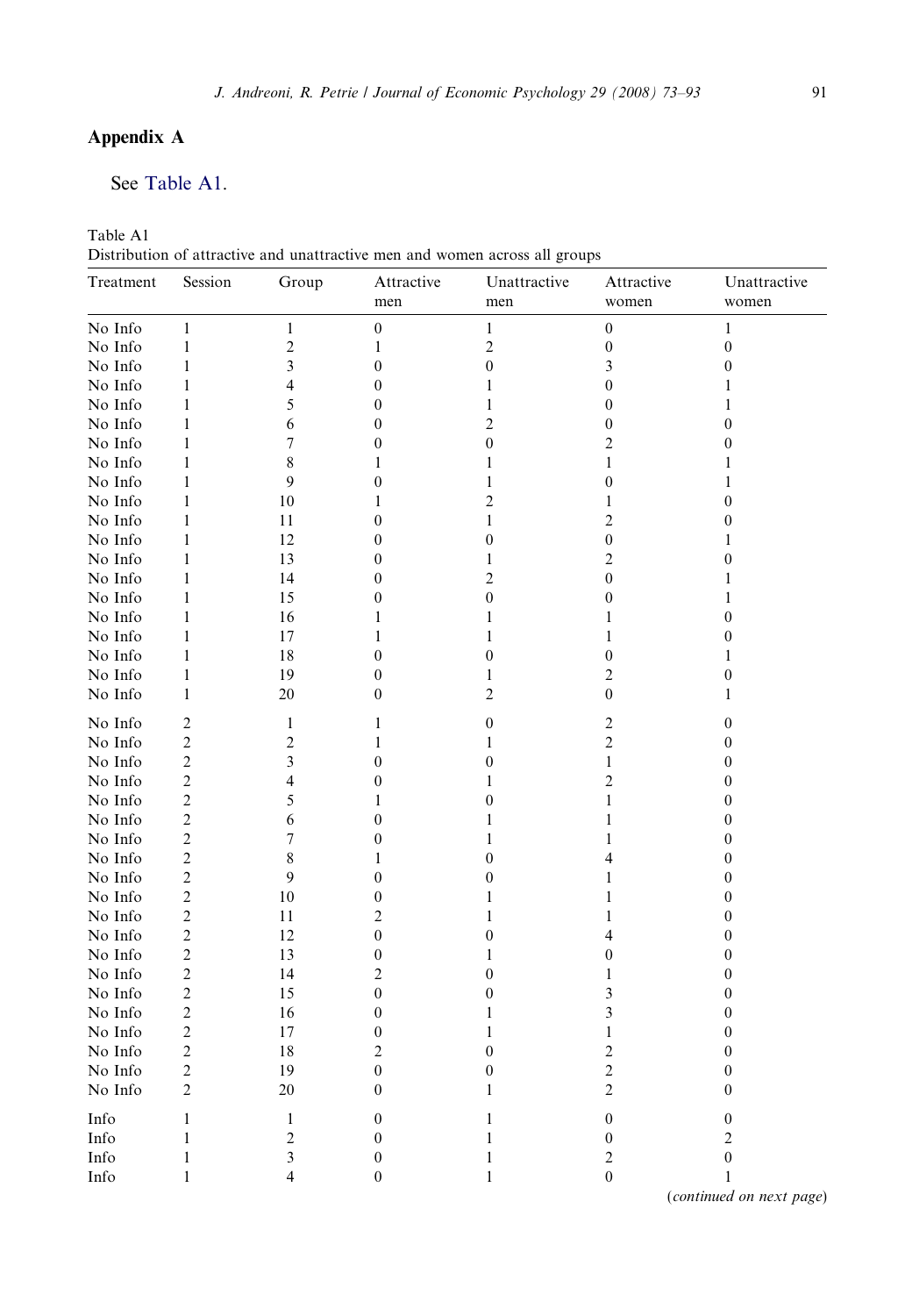<span id="page-19-0"></span>

|  | Table A1 ( <i>continued</i> ) |
|--|-------------------------------|
|--|-------------------------------|

| Treatment             | Session                 | Group          | Attractive<br>$\operatorname{men}$ | Unattractive<br>men | Attractive<br>women | Unattractive<br>women |
|-----------------------|-------------------------|----------------|------------------------------------|---------------------|---------------------|-----------------------|
|                       |                         |                |                                    |                     |                     |                       |
| Info                  | $\mathbf{1}$            | 6              | $\boldsymbol{0}$                   | $\boldsymbol{0}$    | $\mathbf{1}$        | $\boldsymbol{0}$      |
| Info                  | 1                       | 7              | $\overline{0}$                     | $\mathbf{0}$        | 1                   | $\mathbf{0}$          |
| Info                  | 1                       | 8              | $\boldsymbol{0}$                   | $\overline{c}$      | $\boldsymbol{0}$    | 1                     |
| Info                  | 1                       | 9              | $\overline{0}$                     | $\overline{0}$      | 2                   | 1                     |
| Info                  | 1                       | 10             | $\overline{0}$                     | 1                   | 0                   | 1                     |
| Info                  | 1                       | 11             | $\overline{0}$                     | 1                   | 0                   | 1                     |
| Info                  | $\mathbf{1}$            | 12             | $\boldsymbol{0}$                   | $\overline{c}$      | 0                   | 0                     |
| Info                  | $\mathbf{1}$            | 13             | $\boldsymbol{0}$                   | $\mathbf{1}$        | 1                   | 0                     |
| Info                  | 1                       | 14             | $\overline{0}$                     | $\overline{c}$      | $\boldsymbol{0}$    | 1                     |
| Info                  | $\mathbf{1}$            | 15             | $\mathbf{0}$                       | 1                   | 0                   | 1                     |
| Info                  | $\mathbf{1}$            | 16             | $\boldsymbol{0}$                   | $\boldsymbol{0}$    | 1                   | 1                     |
| Info                  | 1                       | 17             | $\overline{0}$                     | 1                   | $\boldsymbol{0}$    | $\overline{0}$        |
| Info                  | 1                       | 18             | $\overline{0}$                     | 1                   | 1                   | 1                     |
| Info                  | 1                       | 19             | $\boldsymbol{0}$                   | 1                   | $\mathbf{0}$        | 2                     |
| Info                  | $\mathbf{1}$            | 20             | $\boldsymbol{0}$                   | 1                   | 1                   | $\boldsymbol{0}$      |
| Info                  | $\overline{\mathbf{c}}$ | $\mathbf{1}$   | $\boldsymbol{0}$                   | $\boldsymbol{0}$    | $\overline{c}$      | $\boldsymbol{0}$      |
| Info                  | $\overline{c}$          | $\mathfrak{2}$ | $\boldsymbol{0}$                   | 1                   | 0                   | 0                     |
| Info                  | $\overline{c}$          | 3              | $\boldsymbol{0}$                   | 2                   | 1                   | 0                     |
| Info                  | $\overline{c}$          | 4              | $\boldsymbol{0}$                   | $\overline{0}$      | $\overline{0}$      | 0                     |
| Info                  | $\overline{c}$          | 5              | $\overline{0}$                     | 1                   | 1                   | 0                     |
| Info                  | $\overline{c}$          | 6              | $\overline{0}$                     | $\overline{0}$      | 1                   | 0                     |
| Info                  | $\overline{c}$          | $\overline{7}$ | $\boldsymbol{0}$                   | 1                   | 1                   | 0                     |
| Info                  | $\overline{c}$          | 8              | $\overline{0}$                     | 1                   | $\boldsymbol{0}$    | $\theta$              |
| Info                  | $\mathfrak{2}$          | 9              | $\overline{0}$                     | 1                   | 1                   | 0                     |
| Info                  | $\overline{c}$          | 10             | $\overline{0}$                     | $\overline{0}$      | 1                   | 0                     |
| $\operatorname{Info}$ | $\overline{c}$          | 11             | $\boldsymbol{0}$                   | 1                   | $\boldsymbol{0}$    | 0                     |
| Info                  | $\overline{c}$          | 12             | $\boldsymbol{0}$                   | 1                   | 1                   | 0                     |
| Info                  | $\mathfrak{2}$          | 13             | $\overline{0}$                     | 1                   | 0                   | 0                     |
| Info                  | $\overline{2}$          | 14             | $\overline{0}$                     | $\overline{c}$      | $\overline{c}$      | 0                     |
| Info                  | $\overline{c}$          | 15             | $\overline{0}$                     | $\overline{0}$      | 1                   | 0                     |
| Info                  | $\overline{c}$          | 16             | $\overline{0}$                     | $\overline{0}$      | $\theta$            | 0                     |
| Info                  | $\mathfrak{2}$          | 17             | $\overline{0}$                     | 1                   | $\theta$            | 0                     |
| $\operatorname{Info}$ | $\overline{c}$          | 18             | $\overline{0}$                     | $\overline{c}$      | $\boldsymbol{0}$    | 0                     |
| Info                  | $\overline{c}$          | 19             | $\boldsymbol{0}$                   | $\boldsymbol{0}$    | 1                   | $\boldsymbol{0}$      |
| Info                  | $\overline{c}$          | 20             | $\boldsymbol{0}$                   | $\boldsymbol{0}$    | $\overline{c}$      | $\boldsymbol{0}$      |

#### References

- Andreoni, J., & Petrie, R. (2004). Public goods experiments without confidentiality: A glimpse into fund-raising. Journal of Public Economics, 88(7–8), 1605–1623.
- Andreoni, J., & Vesterlund, L. (2001). Which is the fair sex? Gender differences in altruism. The Quarterly Journal of Economics, 116(1), 293–312.
- Bohnet, I., & Frey, B. (1999a). The sound of silence in prisoner's dilemma and dictator games. Journal of Economic Behavior and Organization, 38, 43–57.
- Bohnet, I., & Frey, Bruno (1999b). Social distance and other-regarding behavior in dictator games: Comment. American Economic Review, 89(1), 335–339.
- Bosman, R., & van Winden, F. (2002). Emotional hazard in a power-to-take experiment. The Economic Journal, 112, 147–169.
- Browne, Kingsley R. (1998). An evolutionary account of women's workplace status. Managerial and Decision Economics, 19(7/8), 427–440.